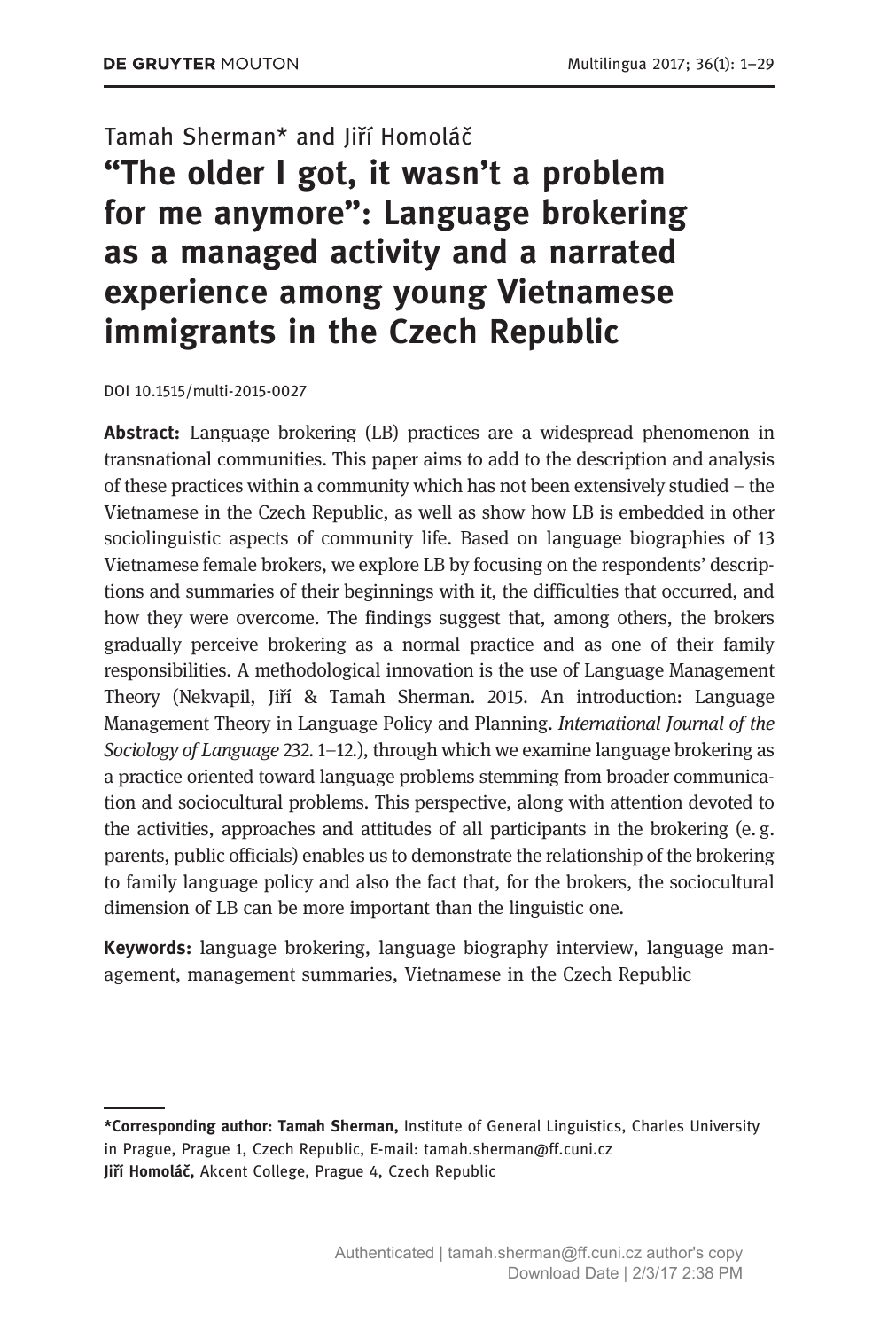# 1 Introduction

Many transnational communities are multi-generational. An aspect of life that typically differentiates one generation from another within these communities is the ability to communicate in the language of the host country. This requires significant cooperation among generations. Parents and grandparents migrate as adults and are frequently immediately engaged in employment, often in ethnic economies, or remain at home with little interaction outside the community of family and friends. Their subsequent language competence may not be sufficient to take on necessary day-to-day tasks. But children, who are born in the host country or arrive there at a young age and attend school, find themselves in an entirely different situation. They not only become full-fledged users of the host country language, but as bilinguals they are also able to provide linguistic and other assistance to their older relatives, as well as other members of the community. This assistance is known as language brokering (hereafter LB, see Tse 1995, Tse 1996; Morales and Hansen 2005; Orellana 2009).<sup>1</sup>

This article is devoted to language brokering practices within the numerous and growing Vietnamese community in the Czech Republic, which are no exception to the phenomenon described above. We focus on the brokering experience from the perspective of the brokers themselves, and on its position in their biographies overall. The material basis for the analysis consists of language biography and follow-up interviews conducted with Vietnamese speakers who migrated to the Czech Republic as children and who are currently in their 20s and 30s. The interviews were aimed at a more refined understanding of these individuals' language socialization and acculturation, primarily in the family, school and work domains. Utilizing Language Management Theory

<sup>1</sup> Related terms include family interpreting, natural translation or para-phrasing (Orellana 2009: 25–26). Sometimes the focus of studies is limited specifically to children, in which case it is often referred to as "child language brokering" (see, for example, the texts in the special issue of the journal mediAzioni from 2010). In terms of language and communication specifically, it may encompass multiple genres or types of activity, e. g. interpreting, translating letters and other documents, or reading to younger siblings (see e. g. Orellana 2009: 119). Beyond this, it is frequently embedded in other sociocultural work, such as acting as an intermediary for another community member and making independent decisions on others' behalf in negotiating, including influencing the content of the translated/interpreted messages (Tse 1996; Morales and Aguayo 2010; Cline et al. 2010; Hall and Robinson 1999; Hall and Sham 2007; Bauer 2010). It has also been observed to be "not separable from other forms of household work" (Orellana 2009:7) and as "an everyday set of activities" (Orellana 2009: 118). The term "culture brokering" has also been used in order to incorporate this extensive range of tasks (see Jones and Trickett 2005; Trickett and Jones 2007; Trickett et al. 2010; Orellana and Guan 2015).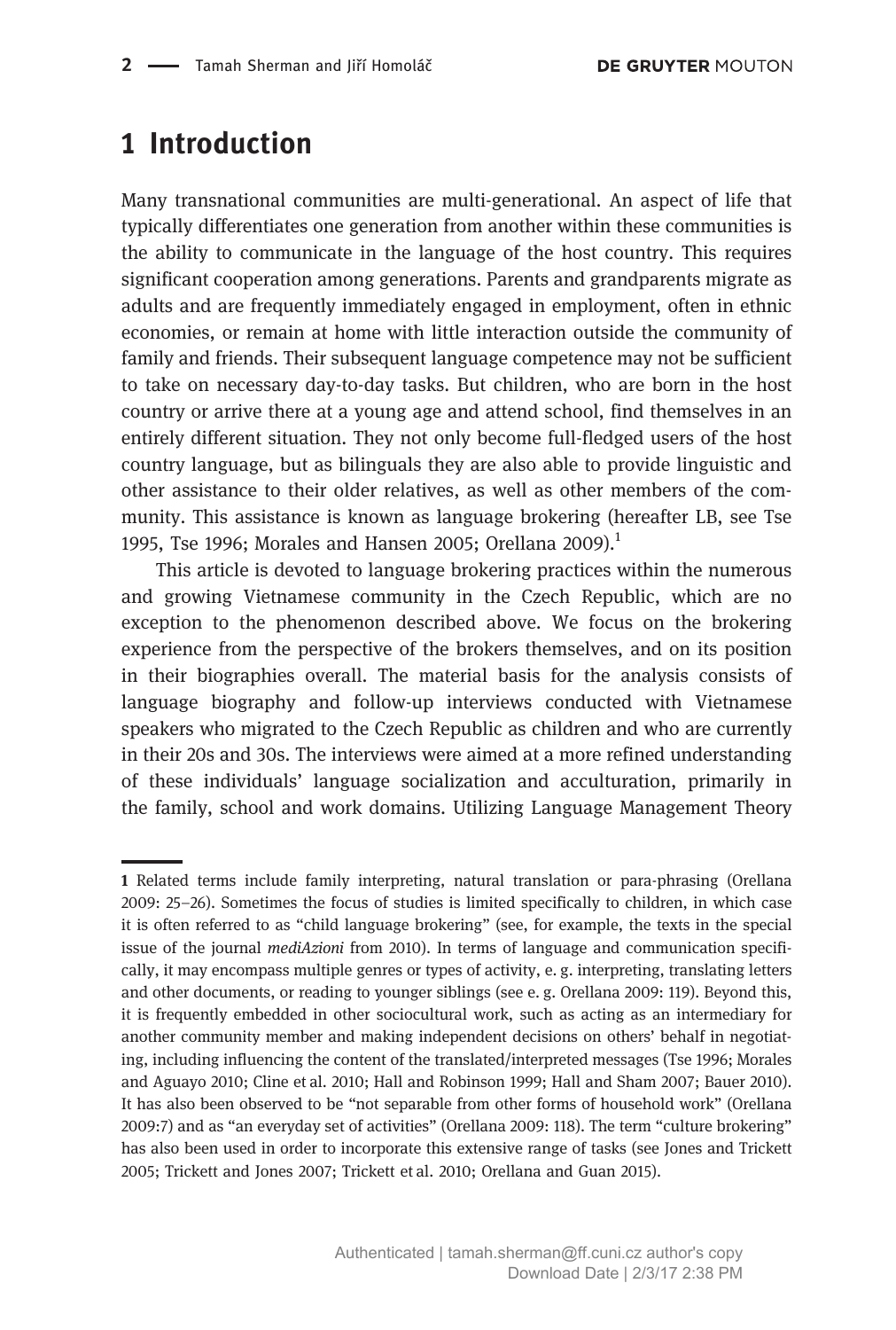(see Nekvapil and Sherman 2015), we analyze the resulting descriptions of language brokering as management summaries and accounts (Nekvapil 2004; Sherman and Homoláč 2014).

We begin with a brief overview of approaches to child language brokering which focus on its position in the evolving life of the brokers and their families and the way in which the brokers talk about it. We integrate our main theoretical-methodological framework, Language Management Theory, into this. We then detail our data and methods, including the genre of language biographies. In our subsequent analysis, we consider examples from the interview data which represent accounts and summaries of management connected to the situations and practices of brokering. We examine three topics that emerged: 1) initiation into the brokering practices during childhood, 2) the management of situations in which brokers had difficulties during the brokering processes and 3) connections between the division of brokering tasks between siblings and their differing accounts of the experience, in connection with broader questions of bilingual family language management.

The aim of the study is to describe the management processes of our interviewees and to find out whether the problems identified in the data from the individual interviewees are also shared by the others. We understand the demand for LB via problems embedded in family practices (Orellana 2009; Phoenix and Brannen 2014: 15) and in broader communication and sociocultural/socioeconomic issues, and the description of these problems as part of the overall sociolinguistic description of the society in question, including ongoing processes of language maintenance and shift (see Del Torto 2008, Del Torto 2010; Bolden 2012).

## 2 Approaches to language brokering

## 2.1 Language brokering as a formative, evolving, family-related experience

In this study, we are primarily interested in the reconstruction of brokering experiences and its relationship to the narration of the life of the broker and his or her family in a given sociolinguistic context. This is in line with previous studies of language brokering,<sup>2</sup> which have often used data drawn from brokers

<sup>2</sup> For thorough overviews of LB research, see Buriel et al. (1998); Trickett and Jones (2007); Orellana (2009) or Bucaria and Rossato (2010).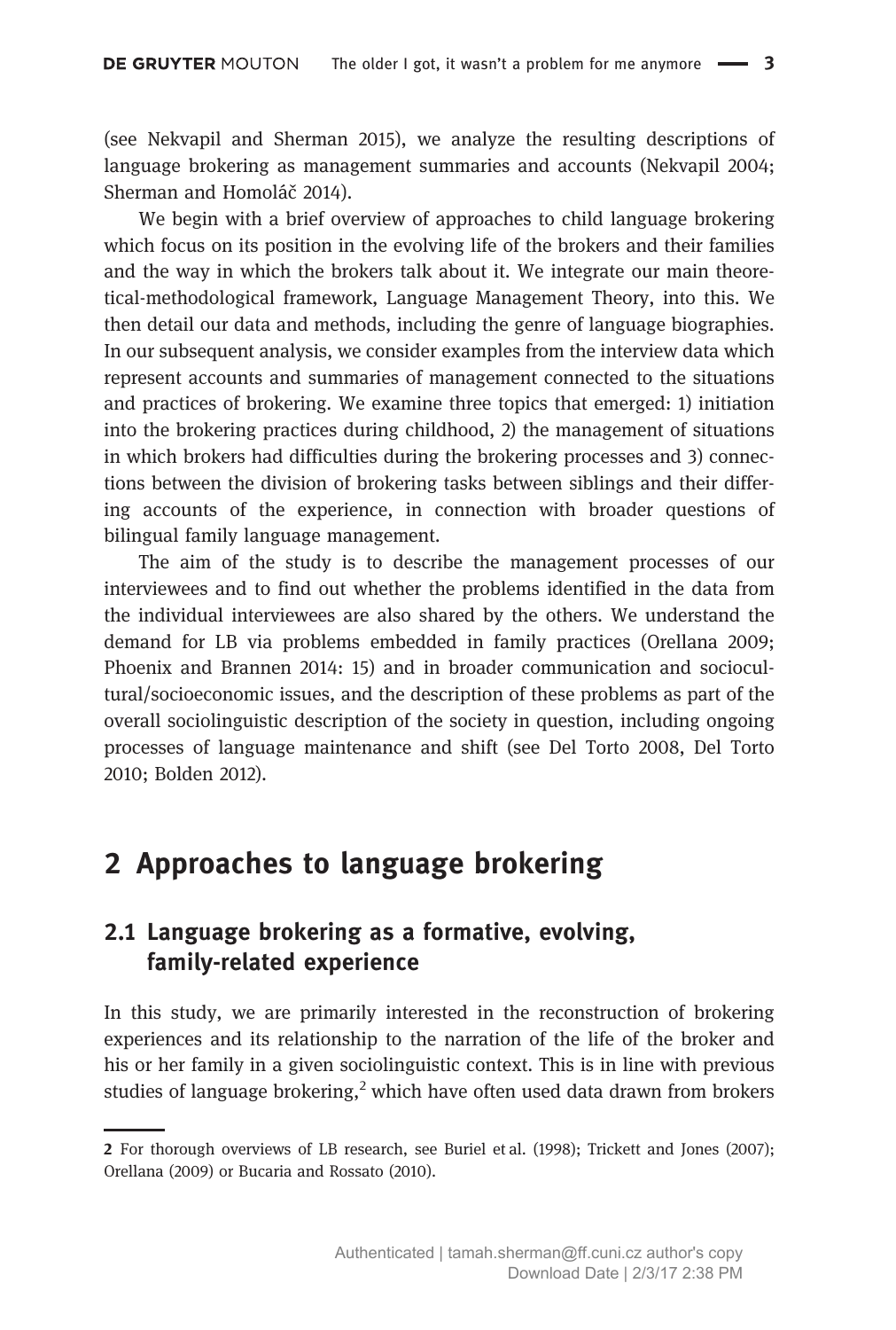talking about their experiences. These experiences typically have a processual character when recounted in interviews, and the phenomena which emerge from within them are viewed as evolving. Given this, we consider several key areas of previous research findings on LB in our study.

First, LB has been found to be a highly formative and evolving experience in the life of the brokers. During the initiation of the brokering activities in particular, LB has been connected to feelings of stress caused by insufficient language knowledge and/or the complicated character of what needed to be interpreted (cf. e. g. Guske 2010), as well as the feeling of responsibility for the family (cf. e. g. Cline et al. 2010). On the other hand, brokers experience feelings of pride or satisfaction at having helped their parents and/or that they are able to handle matters which are more typical and normal for adults. $3$  Most commonly, they have been found to experience a combination of positive and negative feelings (cf. e. g. Morales and Aguayo 2010). The attitudes displayed by brokers also change with age: they eventually understand LB as something self-evident, which they can handle without problems (cf. e. g. Bucaria and Rossato 2010: 265). In comparison with their monolingual peers, brokers have greater developed linguistic and social competence – they speak two languages, are able to negotiate with adults, and not only interpret, but also influence the content as well as the attitudes and emotions of the people for whom they do the interpreting work (Tse 1995). LB has also been shown to contribute to the development of the broker's ethnic self-awareness (cf. e. g. Weisskirch 2010), to the maintenance and development of the language of their parents, and the acquisition of the norms and values of the given ethnicity (Orellana et al. 2003), and leads to the ability to move between cultures and to biculturality (cf. e. g. Buriel et al. 1998).

Second, LB has been deemed to be an experience which has had a significant effect on relationships within families. In particular in the earlier literature on LB, it was possible to observe the opinion that LB can have a negative influence on family relations (cf. e.g. Tse  $1996$ ), or lead to "adultification" (cf. Trickett and Jones 2007), "parentification" (cf. Weisskirch 2007), or role reversal (cf. e. g. Martinez et al. 2009). According to other studies, however, LB is merely one of multiple activities which are family responsibilities through which they help their parents (cf. e. g. Orellana 2003). At present, the predominant opinion appears to be that though LB can be the source of problems in the family (cf. e. g. Orellana et al. 2003), it cannot be stated that role reversal

<sup>3</sup> See also the four "conceptual models of the primary perspectives on brokering" (Kam and Lazarevic 2014: 5).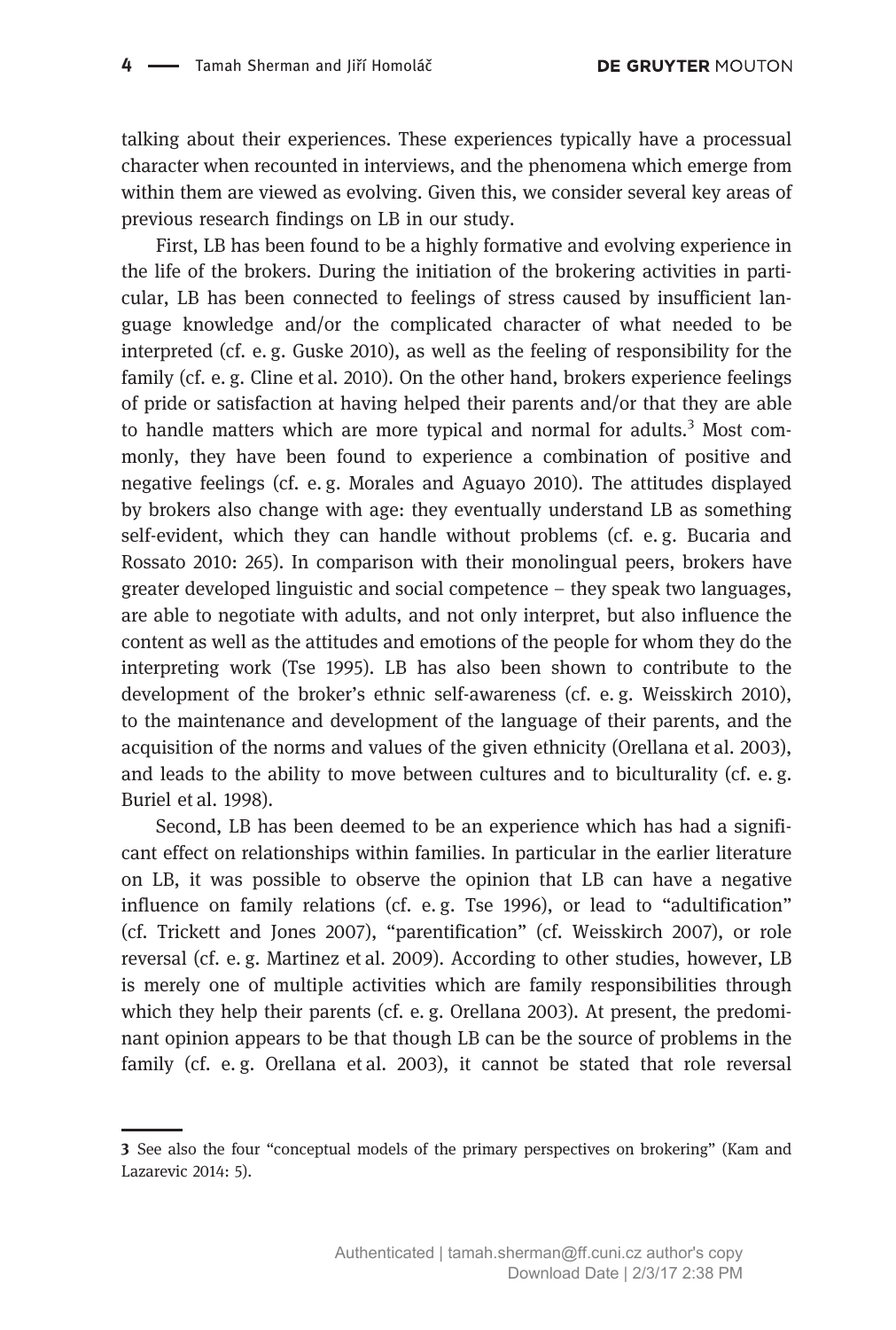between parents and children actually occurs (cf. e. g. Orellana 2009). Instead, the team-oriented character of LB has been uncovered: though the brokers negotiate on behalf of their parents, it is usually in collaboration with them (cf. e. g. Dorner et al. 2008). Other studies (e. g. Hall and Guéry 2010) have also pointed to the fact that LB can serve as a significant contribution to the family's economic situation, given that they do not need to purchase the services of professional interpreters.<sup>4</sup>

We integrate two further elements into these strands of research. The first is the described brokering experience of young Vietnamese adults<sup>5</sup> as a part of the shared experience of a selected generation of one ethnolinguistic group (Vietnamese) in a specific setting (the Czech Republic). $<sup>6</sup>$  The second is this</sup> described brokering as a type of metalinguistic behavior, oriented towards the management of language, communicative and sociocultural problems. The theoretical-methodological background of this latter aspect is detailed below.

## 2.2 Language brokering as language management

The need for language brokering arises from the (actual or perceived) inability of immigrant adults to speak, read or write in the host country language at a level sufficient to handle their day-to-day activities, including those which involve basic needs such as generating income, overseeing the household and caring for their families. We thus offer a generalized view of LB as a type of metalinguistic

<sup>4</sup> On the positive and negative influences of brokering on relationships within the family cf. e. g. Kam and Lazarevic (2014).

<sup>5</sup> For another type of use of the narrative interview in research on language brokering, see Phoenix and Brannen (2014), which makes use of the so-called free association narrative interview (Hollway and Jefferson 2012) and applies Ricoeur's concept of emplotment (Phoenix and Brannen 2014: 12).

<sup>6</sup> Cf. also Orellana (2010: 62) on the need for research on how and whether LB changes "across cultural, racial/ethnic and linguistic contexts". By far, the most research has been done on Spanish speakers in the United States. There have also been studies done with speakers of various other languages (Chinese, Korean, Vietnamese, Russian, Arabic, Urdu, etc.) (e. g. Buriel et al. 1998; Hall 2004; Guske 2010). Most recently, European-based research has been conducted with speakers of Chinese or Urdu in the UK (cf. e. g. Hall and Guéry 2010), speakers of Arabic and many other languages in Italy and speakers of Turkish and Arabic in Germany (Degener 2010), and on the brokering of Moroccan immigrant children in Spain (García-Sánchez 2010). Aside from being the first sociolinguistic study of LB to focus on the Czech language context, the present study also contributes to the growing body of literature on LB in Vietnamese transnational communities, including McQuillan and Tse (1995) or Trickett and Jones (2007).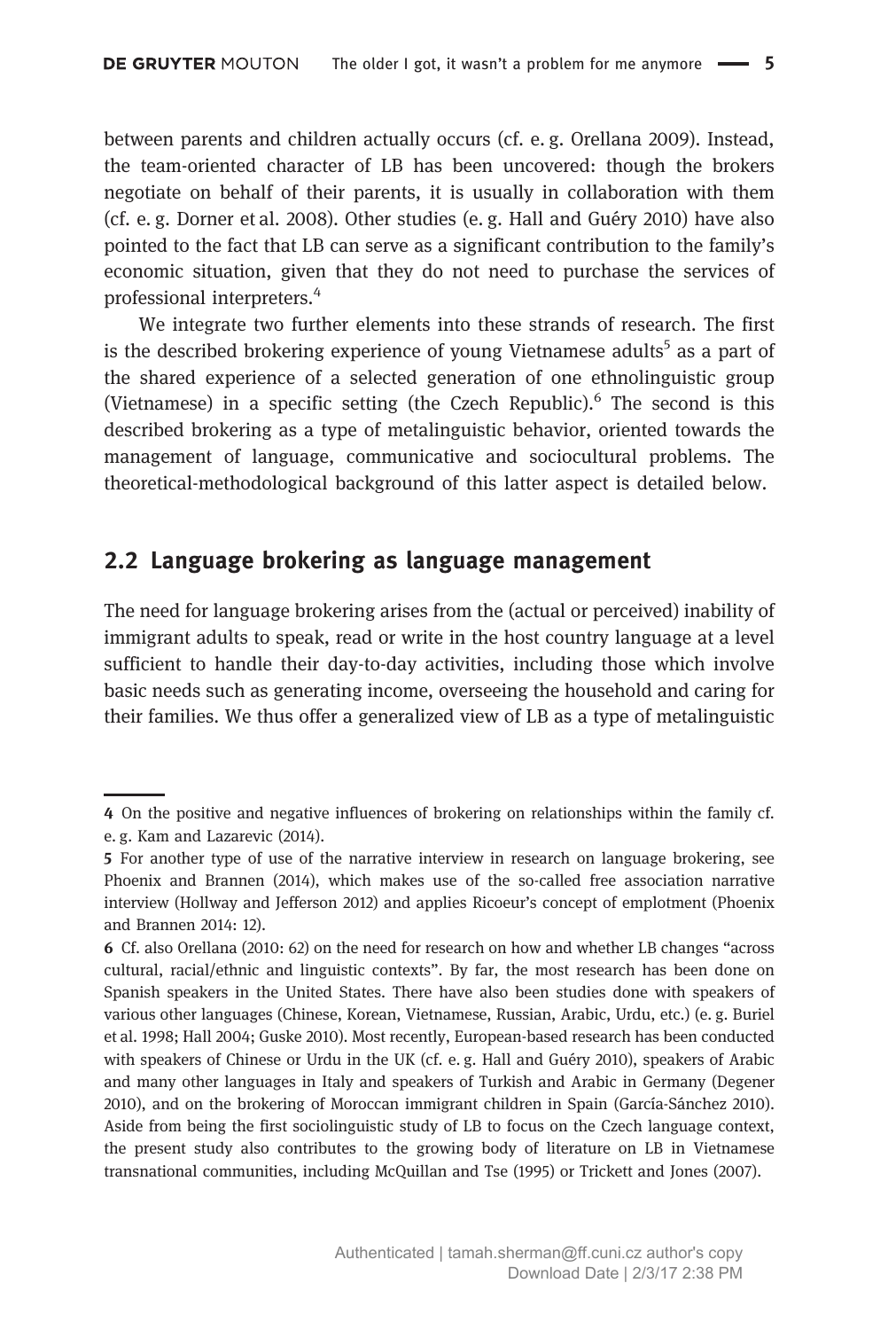and metacommunicative activity stimulated by the emergence of problems.<sup>7</sup> Our analysis is guided by Language Management Theory (hereafter LMT, see Nekvapil and Sherman 2015), which provides a framework for the examination of behavior toward language. Posing the question of which problems are managed, by whom, when and how, LMT enables the further analysis of the norms in operation in particular sociolinguistic situations. LMT-based analysis is orientated toward a series of phases similar to those of other problem-solving and planning models (see Lanstyák 2014), not all of which need to occur for a management process to be identified as such: 1) an individual notes something in communication, most typically a deviation from a norm or expectation, for example, a mispronounced word, lack of knowledge of a vocabulary item or even lack of an entire code needed for communication in a given situation 2) the individual evaluates what he or she has noted 3) if the evaluation is a negative one and change is deemed appropriate, an adjustment is designed, 4) if possible and desirable, this adjustment is implemented (Nekvapil and Sherman 2015: 7). Furthermore, LMT distinguishes between simple management, which occurs directly in the course of individual interactions and organized management, which is trans-interactional, involves more extensive networks including institutions, and is the subject of various forms of communication and discussion (Nekvapil 2012: 167). The difference between simple and organized management is, of course, relative as opposed to absolute, as there may be many different degrees of complexity of the networks involved, and organized management may result from multiple, widespread instances of simple management. In its most complex realization, organized management encompasses practices traditionally analyzed as language planning and policy. LMT also does not presume that language problems occur in isolation, but rather, that they are embedded in communicative problems, which in turn are embedded in and sociocultural/ socioeconomic ones. It is thus possible (and important) to consider the differences and connections between linguistic, communicative and sociocultural/ socioeconomic management (Nekvapil 2006: 98).

Research using this framework has focused on the identification of management processes in various types of interactions (for example, in semi-structured interviews, see Nekvapil and Sherman 2013) and on their reflection in follow-up interviews (Sherman and Homoláč 2014). The language biography method based on narrative interviews has been useful in research using Language Management Theory, as it generates material analyzable through the accounts

<sup>7</sup> Cf. the conception of language brokering as "a form of interpersonal communication" (Kam and Lazarevic 2014: 9) and as "a social, situated and functional process" (Kam and Lazarevic 2014: 10).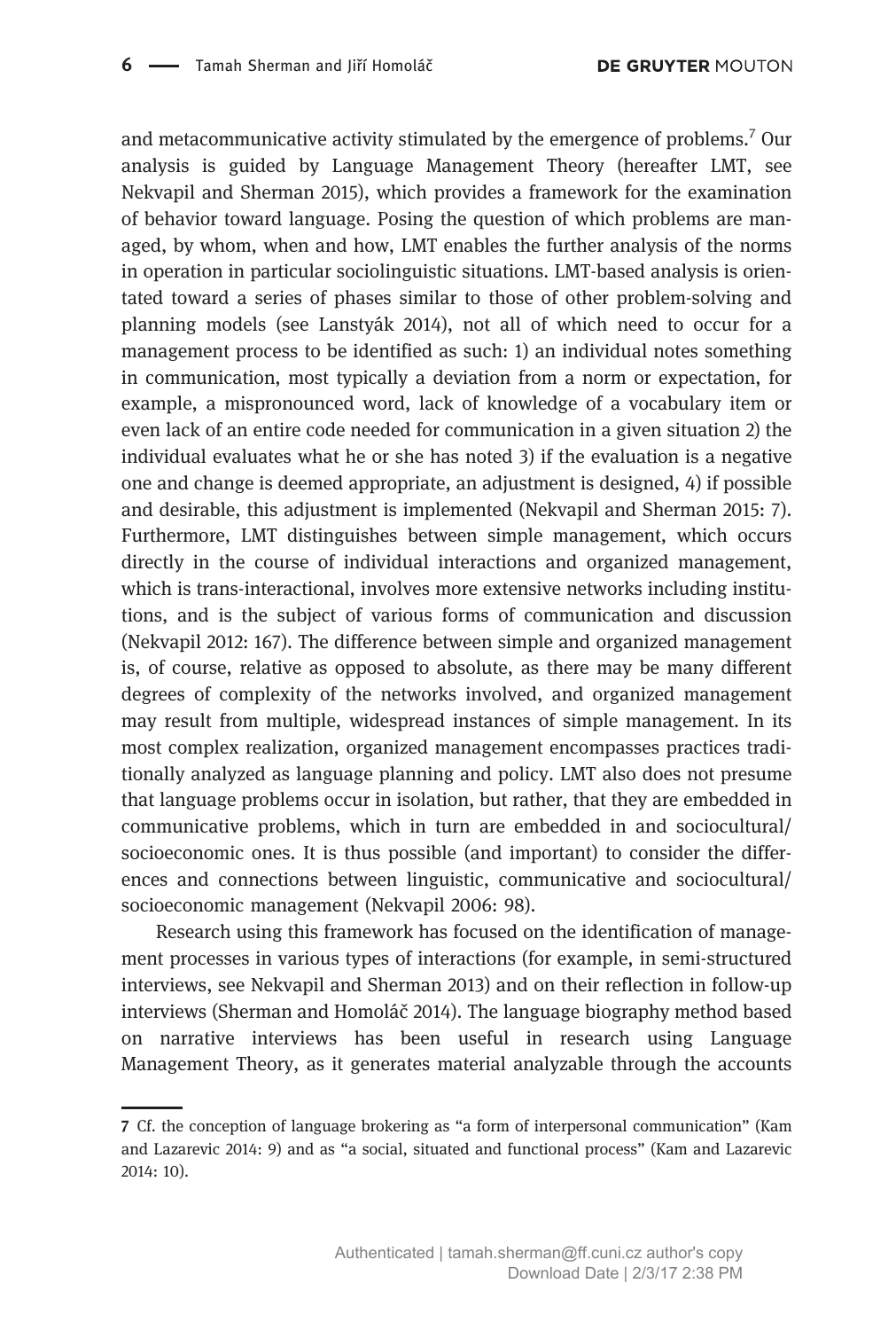of individual instances of language management (simple and organized) as well as the management summaries (MS) (Nekvapil 2004) contained in the interviews. MS consist of the description and generalization of observed simple and/ or organized management, either their own or that of others. Unlike accounts of individual instances of LM, summaries may contain generalizations regarding individual experience in relation to experience within the community or between generations, e. g. that other Vietnamese of the same generation had the same experience or a different one.

We view language brokering as a practice analyzable as a case of (both simple and organized) language management, and as a phenomenon which strongly reflects the embedding of language problems within communicative and sociocultural/socioeconomic ones. We will emphasize the management activities of all social actors in the brokering (not only the brokers).<sup>8</sup>

# 3 Data and methods

## 3.1 Initial point of departure

The data for this study were not originally gathered with the aim of studying language brokering,  $9$  but rather, language brokering emerged independently as one of several key topics in the course of the exploration, initially made relevant by the interviewees themselves.<sup>10</sup> Our interest had been in the subjective life

<sup>8</sup> See e. g. Trickett and Jones (2007) and García-Sánchez et al. (2011) regarding the activities or reflections of the parents or teachers of the brokers.

<sup>9</sup> This stands in contrast to many previous studies of language brokering, which set out to focus on it from the very beginning (exceptions to this are e. g. Corona et al. 2012 or Del Torto 2008 and Del Torto 2010). For example, a range of methods have been employed which capture the brokering event itself, i. e. via recordings (e. g. García-Sánchez 2010; Meyer et al. 2010), participant observation (Reynolds and Orellana 2009; Morales and Aguayo 2010) or ethnography (Orellana et al. 2003, Orellana 2010; Reynolds and Orellana 2015). In the absence of the possibility of recording or observing the event directly, additional methods have included its simulation (Hall 2004), questionnaires (e. g. Buriel et al. 1998), focus groups (Orellana 2010; Reynolds and Orellana 2015) or semi-structured interviews (e. g. Orellana et al. 2003; Degener 2010). Overall, our choice of method most closely resembles this final type.

<sup>10</sup> Other topics worthy of similar investigation (see Sherman and Homoláč 2014) included the selection and assignment of Czech names, the emphasis placed by the parents on education, family communication, parents' and siblings' competence in Czech, the description of the process of learning Czech as "automatic" and the experience of "losing" Vietnamese and then regaining it.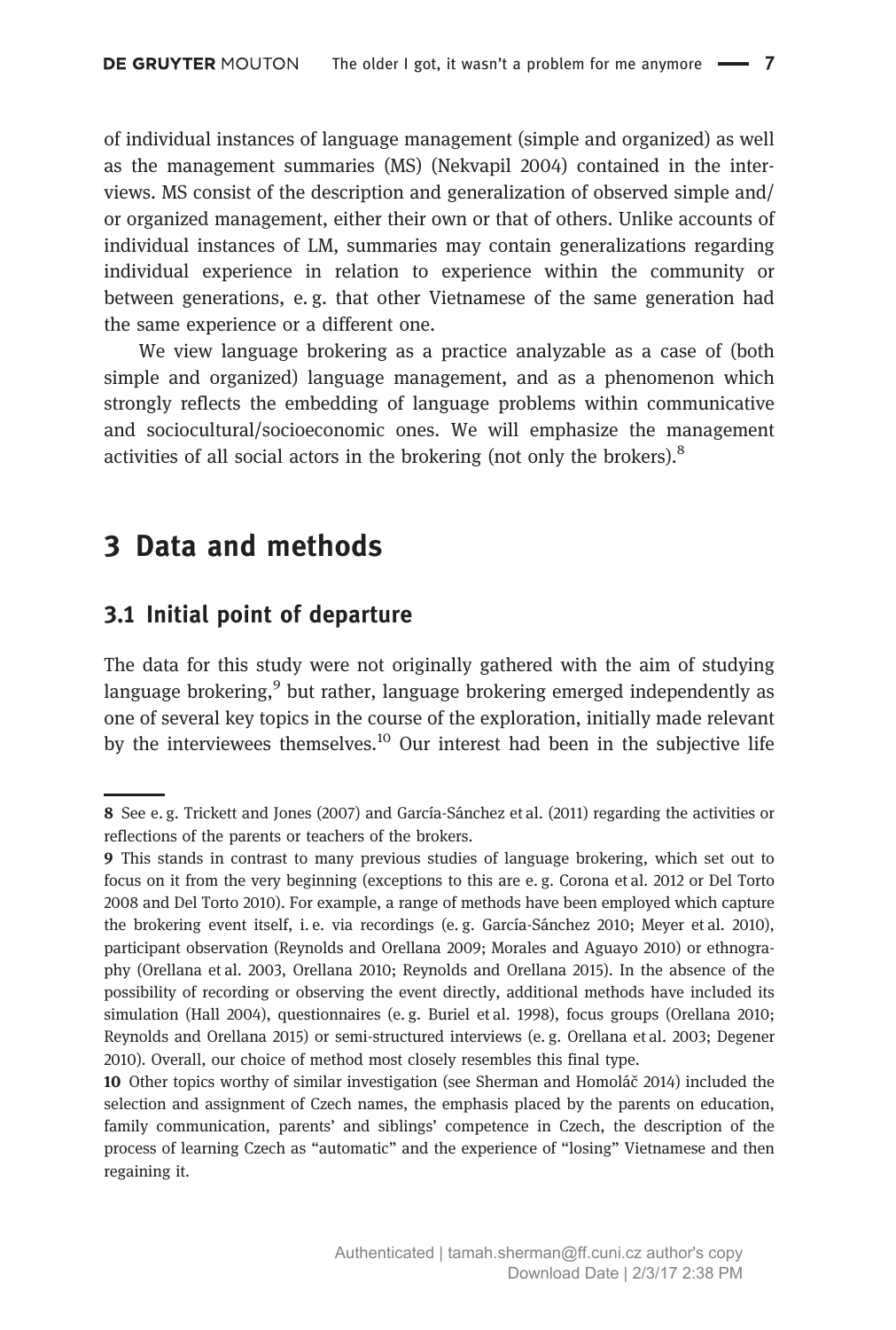experiences, particularly those concerning the acquisition of Czech, of different generations of young Vietnamese who entered school without any Czech knowledge. We had hoped to capture this subjective experience and the telling of the process of language socialization of individuals, primarily as related to areas of life such as the family, school or work. We also wanted to take the first steps toward identifying the multitude of language problems in the Vietnamese language community in the Czech Republic, with the aim of contributing to the complex sociolinguistic analysis of this community (see Neustupný and Nekvapil 2003; Vasiljev and Nekvapil 2012), as well as of multilingualism in the country overall.

The Vietnamese constitute the third largest community of non-citizen inhabitants of the Czech Republic, after the Slovaks and Ukrainians, with an estimated number of 52, 612 individuals or approximately 12.5 % of all non-citizens.<sup>11</sup> Though they are not the most numerous, they are among the most visible, as they constitute the largest non-Caucasian group, and their population is dense especially in certain areas of the capital city, Prague, and border regions. As a transnational community, they are highly diverse in sociocultural and socioeconomic aspects, particularly as they shape and are shaped by language issues. First-generation Vietnamese adult migrants are often able to find employment in the local ethnic economy, which does not require Czech language skills. Support for Czech language acquisition by adult migrants comes largely from non-profit organizations, and language requirements for permanent residency and citizenship are set at levels A1 and B1 of the Common European Reference Framework for Languages, respectively. Even in cases where individuals may achieve these levels and pass the relevant exams, their resulting competence is frequently still not sufficient to handle many communicative tasks. It is thus very often the case that for later generations, language brokering becomes a lifetime commitment to the family and community (cf. Del Torto 2008; Bolden 2012).

The basic method we use in the project is the language biography interview (Nekvapil 2001, Nekvapil 2003, and Nekvapil 2004). The advantage of this method is that if questions concerning LB are a part of the language biography interview, the interviewee decides how much space she will devote to this question and chooses the contexts into which she integrates it. This enables researchers to gain a better picture of the position of the brokering in the interviewee's overall biography than in studies which are oriented toward LB from the very beginning.

<sup>11</sup> Source: Czech Statistical Office, see https://www.czso.cz/documents/10180/20541803/ 170222-14.pdf/870a2cea-fe98-4b36-b7d0-cacf30b2a395?version=1.0, last accessed December 21, 2015. This number does not include Vietnamese who have Czech citizenship.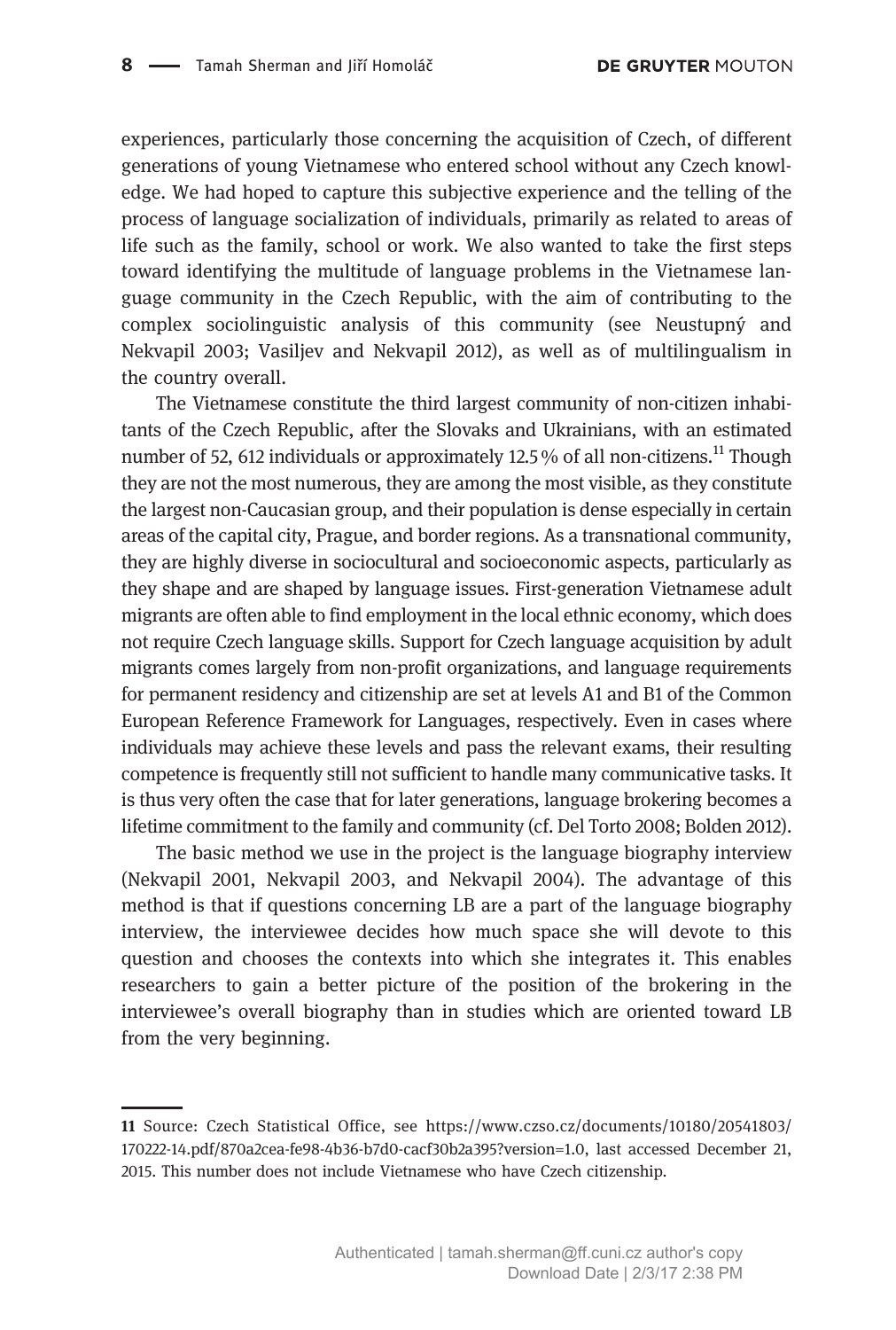## 3.2 Language biographies

The language biography interview is an autobiographical narrative interview focusing on language, above all its acquisition and use. The interviewees are typically those for whom language has been a defining theme in their lived experience, e. g. key participants in historical events with consequences for ethnolinguistic constellations in a given space (Czech Germans, see Nekvapil 2001, Nekvapil 2003, and Nekvapil 2004), migrants (Pavlenko 2007; König 2014), inhabitants of border regions (Veronesi 2008, Veronesi 2010) or in general, people who have otherwise spent the greater part of their lives in multilingual situations (e. g. Franceschini and Miecznikowski 2004). In addition to aspects of individual life histories, language biographies also contain: a) information and perspectives from biographies of other people close to the interviewee, for example, family members extending across several generations, b) descriptions enabling the (re-) construction of the language situation of a given national, ethnic or other community (Nekvapil 2003: 64). And when researchers conduct language biography interviews with multiple members of a designated group, they can outline typical or composite language biographies for that group, in addition to those of the individuals within it (see e. g. the individual and typical language biographies constructed in Nekvapil 2001, Nekvapil 2003, and Nekvapil 2004).

## 3.3 Participants and procedure

The interviewees consisted of thirteen Vietnamese women in their 20s and 30s, all of whom had migrated to the Czech Republic as infants or children. At the time of the interviews, all were either university students or recent graduates, and had predominantly studied language-related majors (Czech, English, Vietnamese, Chinese). They were selected for practical reasons – this social and age group was most accessible to us and there were no significant language barriers in conducting the interviews. These selection criteria also form a basis for potential later comparison with the language biographies of Vietnamese who are the same age, yet came to the Czech Republic later, are employed in primarily manual professions and, on the whole, have not acquired Czech to the same degree.

All interviews were conducted in Czech by the authors of this study  $-$  a female non-native speaker and a male native speaker. The non-native interviewer served as the primary interviewer and the interviewees were aware of her status as a non-native speaker of Czech. The first interview was primarily oriented toward the language biography narrative, told chronologically.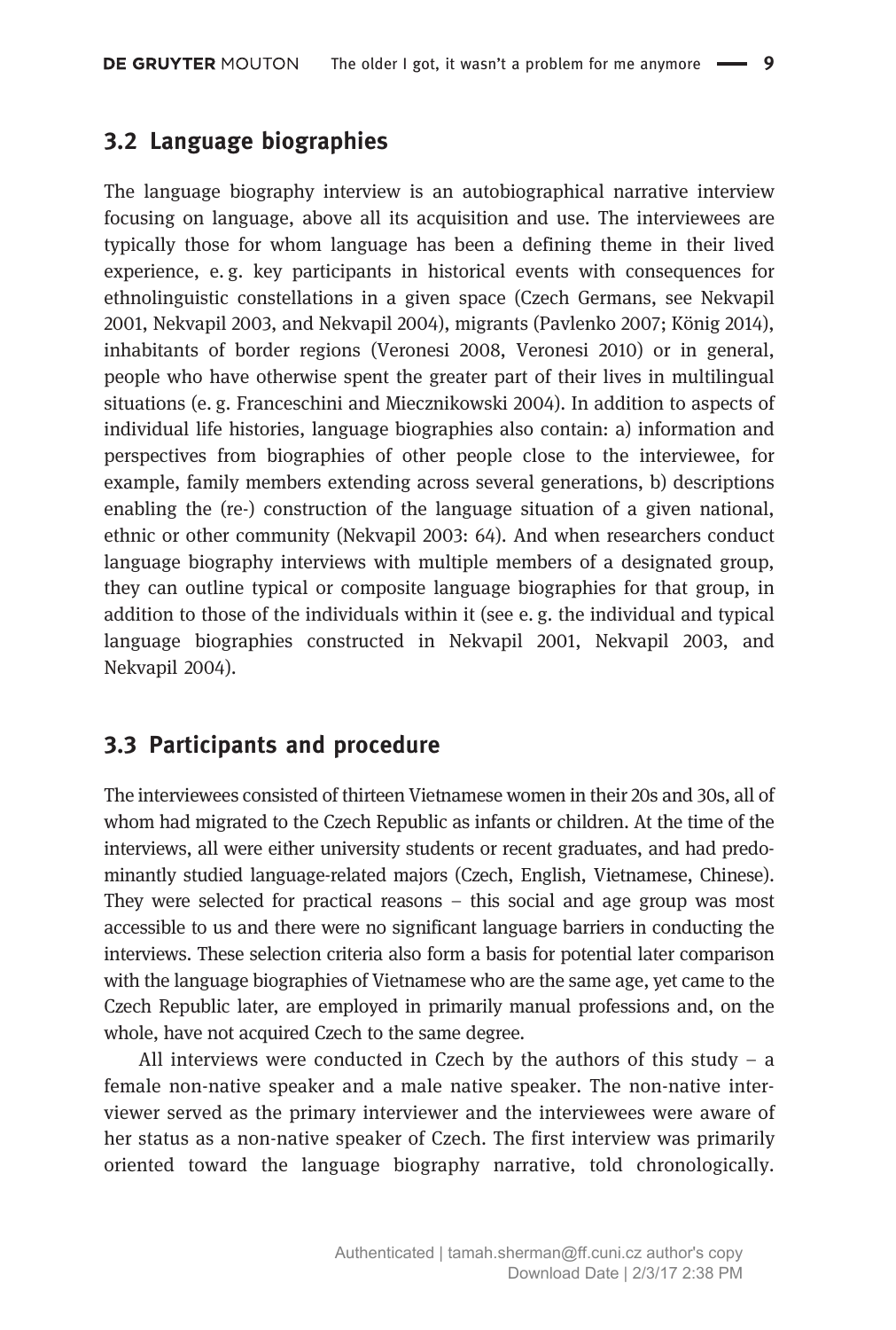During this interview, there was a general focus on the interviewees' childhood, family language use, education and overall bilingual development.

An initial transcription of the first interview was done, after which critical passages in the interview were identified. Those identified as most relevant to the interviewee's overall biography were selected for the purposes of a follow-up interview which was subsequently conducted around three months after the initial interview (for a more detailed methodological analysis of the follow-up interview procedure, see Sherman and Homoláč 2014). The passages regarding language brokering analyzed in the sections below are from both types of interviews, as we understand the follow-up interview to be an additional source of information on the interviewees' language biographies.

Given the selected point of departure, methods and interviewees, the research questions for this study are as follows:

- 1) What language, communicative and sociocultural (socioeconomic) management can be identified in the brokers' summaries and accounts?
- 2) How do the brokers present the experiences, processes and long-term effects of the brokering in their language biographies?
- 3) How can research on language brokering contribute to an understanding of the language policy of Vietnamese families in the Czech Republic?

# 4 Analysis

## 4.1 Management summaries (MS) as a source of information

We will begin with a general exemplification of the ways in which management summaries can provide specific information on various aspects of the brokering experience. An example of a management summary from a language biography interview is as follows:

| Example 1- Management summaries $(Tam/iazbio/25072012B/11:56-12:56)^{12}$ |             |                                                      |
|---------------------------------------------------------------------------|-------------|------------------------------------------------------|
|                                                                           | $01$ $TAM:$ | when they had a problem like that so um (0.5) so I   |
| 02                                                                        |             | $(0.3)$ would go with them, with some like on top of |
| 03                                                                        |             | that either with acquaintances or $(0.5)$ um w: with |
| 04                                                                        |             | people from town like who knew our family.           |
|                                                                           | 05(1.0)     |                                                      |

<sup>12</sup> All examples have been translated from Czech by the authors and all names and identifying details have been changed.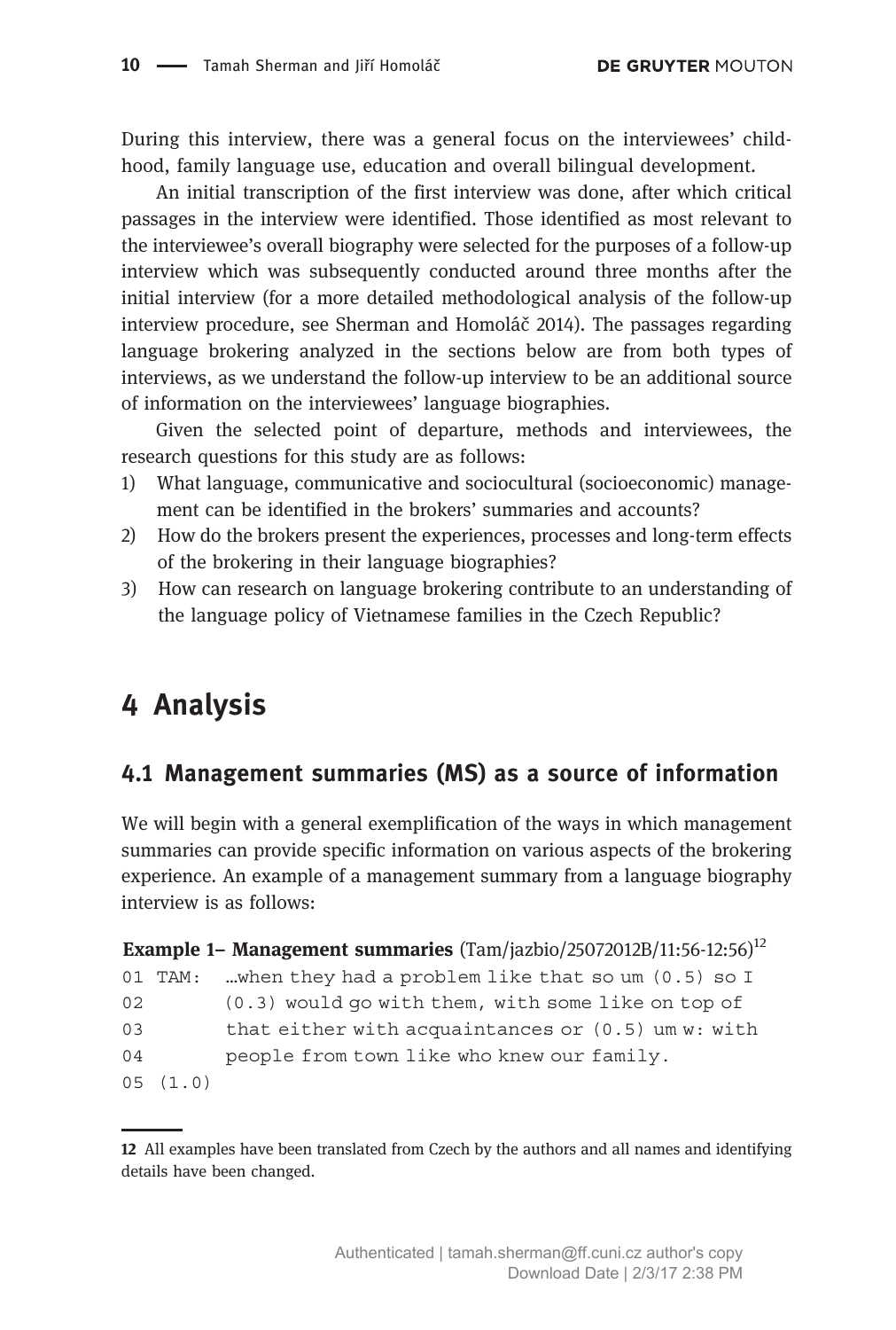06 TAM: they like on for example on (0.9) mm in town there was no 07 (0.6) or there was a court interpreter, but he (0.5) um 08 (0.5) was busy or he simply (0.3) had a lot of work and 09 he mostly went to the courts and stuff like that (0.4) 10 and I when he wasn't needed just to go to some state 11 offices so I (0.3) went. (0.3) or I went to the doctor 12 too (0.8) so at that early age I got to know interpreting 13 (0.8) I ha:d experience from that, and so I used it right 14 away like now in that I interpret at the non-profit and 15 stuff like that um um so when um I interpret for some state 16 um um institutions and stuff like that. (0.6) and (0.4) a 17 lot of people were saying that I could maybe get um um a 18 court interpreting license...

This passage illustrates the use of language brokering as organized management done by the speaker's parents and the local Vietnamese community. The interviewee, Tam, describes the multiple designs of an adjustment to a series of problems stemming from her parents' perceived insufficient competence in Czech, as well as their implementation. The brokering is depicted here as a secondary, alternate adjustment – the initial adjustment involved using the services of a professional interpreter (Example 1, lines 10–12). But sometimes further management had to be conducted when this interpreter wasn't available, or even necessary, in cases involving less serious matters (Example 1, lines 10–12). Tam describes having to interpret for her parents and for acquaintances at government offices and when visiting the doctor (Example 1, lines 10–12). The description constitutes a summary as opposed to an account of an individual act of management because it involves repeated as well as concatenated instances of management and the further development of certain aspects of the adjustment design and its implementation. Other interviewees described a similar situation, mentioning financial issues – the needs and/or desires of the family and acquaintances to save money by not hiring an interpreter.

The passage also contains the description of an inferable act of organized sociocultural management on the part of the local Vietnamese community, $^{13}$ with multiple people suggesting that Tam could get a court interpreting license

<sup>13</sup> Similar cases confirm that it is also necessary to research the "neighborhood influences on the culture broker role" (Trickett et al. 2010: 101).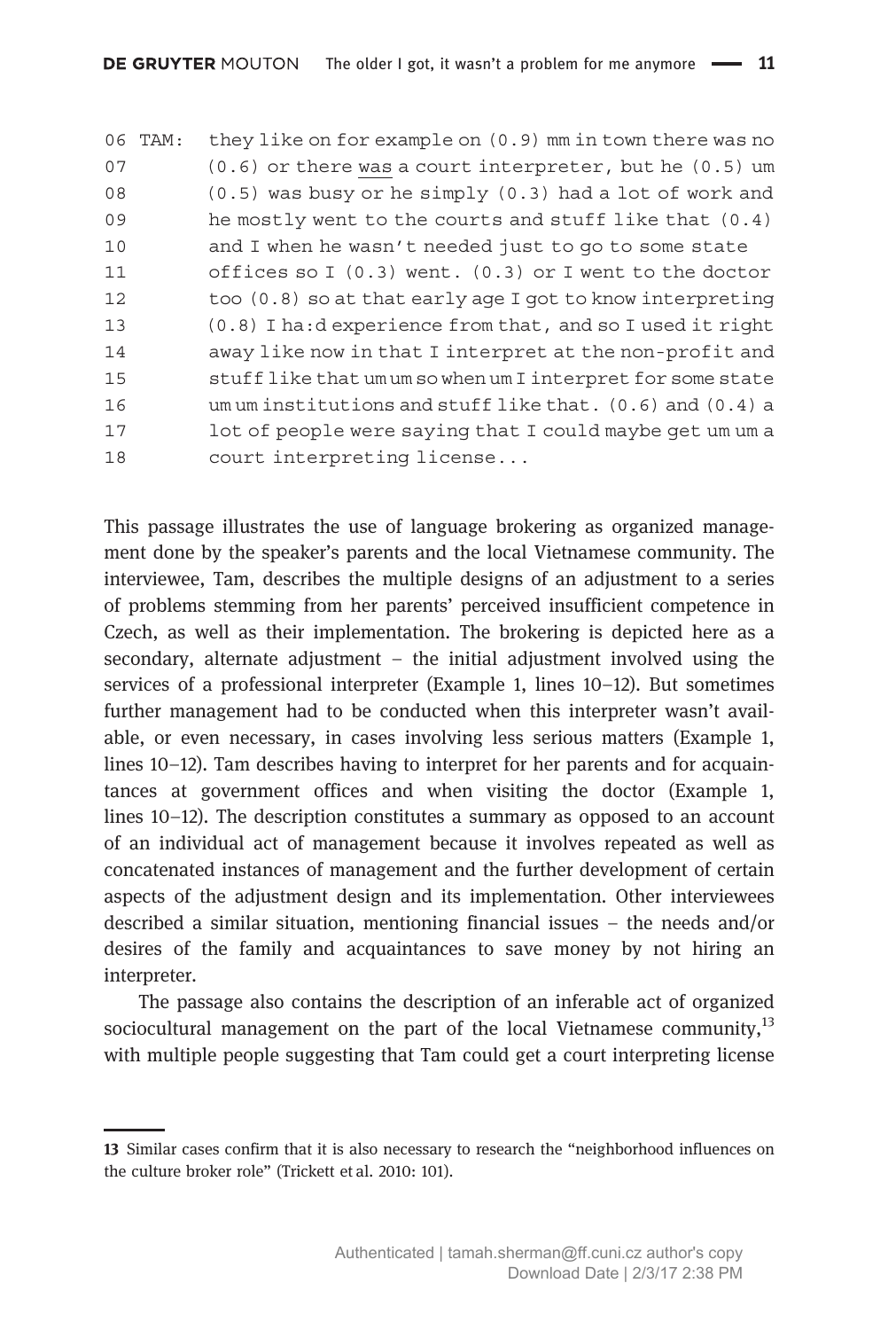(Example 1, lines 16–18), presumably with the expectation that she could help even more community members. The broader context, including information from another part of this interview and an interview with a colleague of this interviewee, is an ongoing "generational" change: professional interpreters, i. e. Vietnamese who arrived in Czechoslovakia in the 1970s and 80s to work or study and learned Czech as adults, are being gradually replaced by people who learned Czech while attending school or even earlier. The perspective from which the interviewee recalls the beginnings of her brokering activities may also be influenced by the fact that she works as an interpreter for a non-profit organization.

As this example shows, the management summaries serve as a source of information on 1) the language, communicative and (even) sociocultural management of the brokers, including the problems which occurred during the brokering and the ways in which they were solved (or not) and the ways in which the participants prepared for the brokering activities, 2) the language, communicative and (even) sociocultural management of the brokers' parents: when and where they used the children as brokers, what they did when their children were not available, and what they told the children about the brokering, 3) the language, communicative and (even) sociocultural management done by other actors, potentially including other community members, brokers' teachers and other representatives of state institutions, and 4) metalinguistic expression beyond the mere description of the activities themselves, including reflections, comments or evaluation, e. g. brokers' reflection of their own position, or comments on their parents' language competence (cf. Cline et al. 2011). In this particular example, an MS reveals that children serving in the role of language brokers retrospectively consider their exposure to the adult world to be somewhat premature (see Example 1, line 12 in which Tam says "at that early age I got to know interpreting").

In the next sections, we will use this point of departure to analyze several selected language- and communication-related topics that emerged in MS in the interviews. These include the following: beginnings, brokering in the parents' shop, problems occurring during the brokering and their solutions, differences between the brokering situations of siblings in a single family, the parents' communication management and its relationship to the brokering, and the situation at the time of the interview – what the brokers still do for their parents or how the parents solve their problems when the children are not present, i. e. changes in the management and its re-evaluation. Given the chronological character of biographical interviews, we will proceed from the described time period during which the brokers were initiated into the LB process.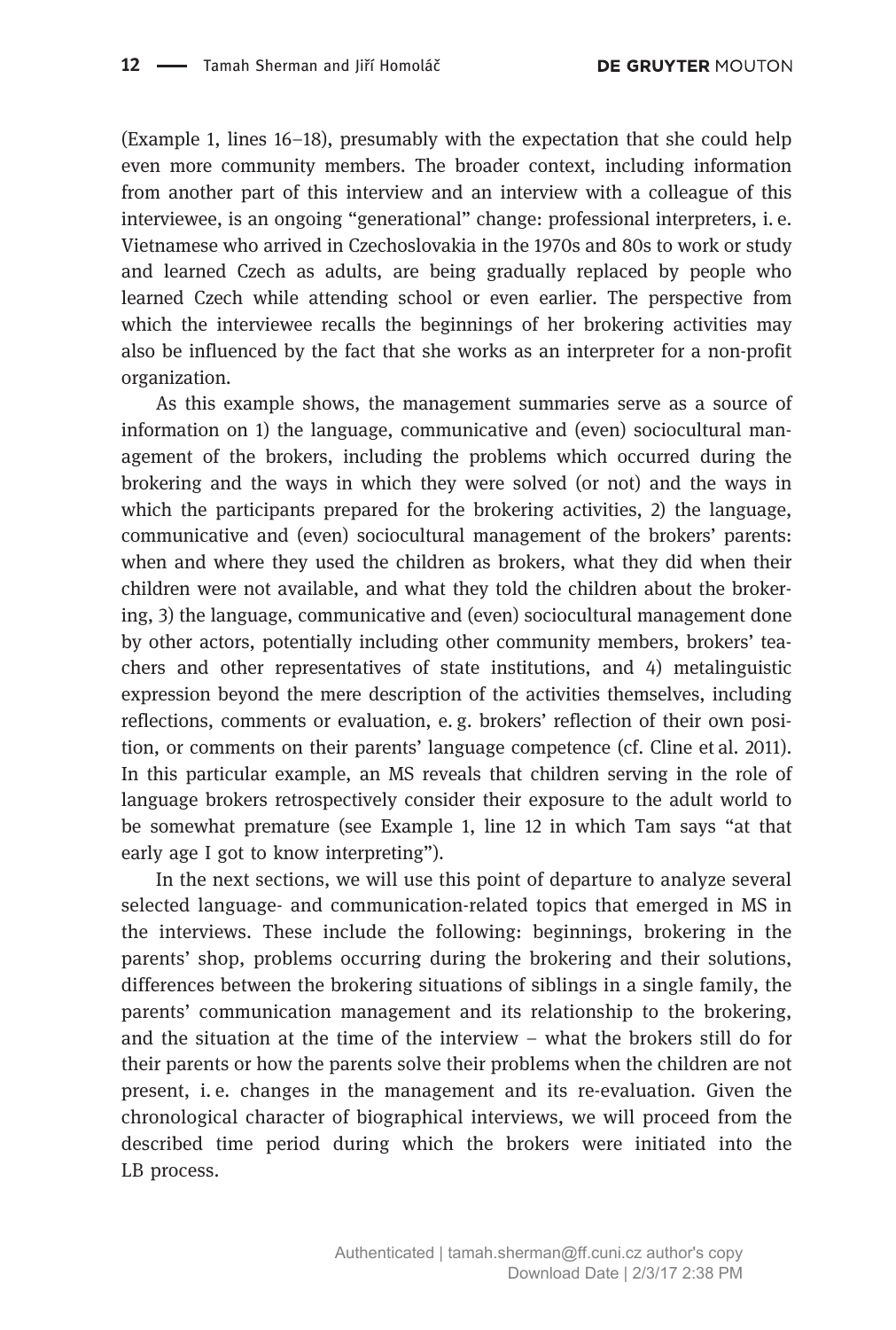#### 4.1.1 Beginnings

|    | <b>Example 2– Beginnings</b> (Tam/jazbio/25072012B/10:38-11:06) |                                                        |  |
|----|-----------------------------------------------------------------|--------------------------------------------------------|--|
|    | 01 TAM:                                                         | I was like (0.3) sm- sm- small like it was like        |  |
| 02 |                                                                 | really like already more like ehm problems that adults |  |
| 03 |                                                                 | encounter                                              |  |
|    | 04 SHE:                                                         | mhm                                                    |  |
|    | $05$ TAM:                                                       | and I was like still small so I didn't understand      |  |
| 06 |                                                                 | everything yet (0.6) and I was still like sort of      |  |
| 07 |                                                                 | afraid because of that and so when they told my        |  |
| 08 |                                                                 | parents that for example they could be fined           |  |
|    | 09 SHE:                                                         | mhm                                                    |  |
|    | 10 TAM:                                                         | and so so I really experienced it I was scared (0.5)   |  |
| 11 |                                                                 | and stuff like that, but                               |  |
|    | 12(1.2)                                                         |                                                        |  |
|    | 13 TAM:                                                         | um the older I got it wasn't a problem for me anymore. |  |
|    |                                                                 |                                                        |  |

In this passage, Tam summarizes another problem and how she repeatedly managed it, as well as how she perceived it  $-$  she had to interpret the instructions from government office employees to her parents at an early age (Example 2, lines 1–6). This illustrates how children begin interpreting at a young age, and in "adult" situations such as those involving authorities.<sup>14</sup> Their very limited linguistic and socio-cultural competence, as well as the fact that they sense a threat to their parents/family, can be a source of stress (cf. Weisskirch and Alva 2002). However, brokers with increased communicative and social competence have been shown to gain self-confidence, as indicated in their biographies (cf. Buriel et al. 1998). This and similar passages in other interviews do not typically contain detailed descriptions of interaction and/or instances of simple language management, because the interviewees do not orient primarily to the specific characteristics of language, communication and sociocultural problems themselves, but to the fact that they successfully overcame them (Example 2, line 13). This example also provides implicit information about the language management of the representatives of state

<sup>14</sup> We understand this contrast (children in adult situations) both from our own perspective and from the perspectives presented to us by our respondents. In this sense, we perceive certain aspects of the LB described in the interviews in line with what Orellana (2009:23) calls "moments of rupture to the status quo".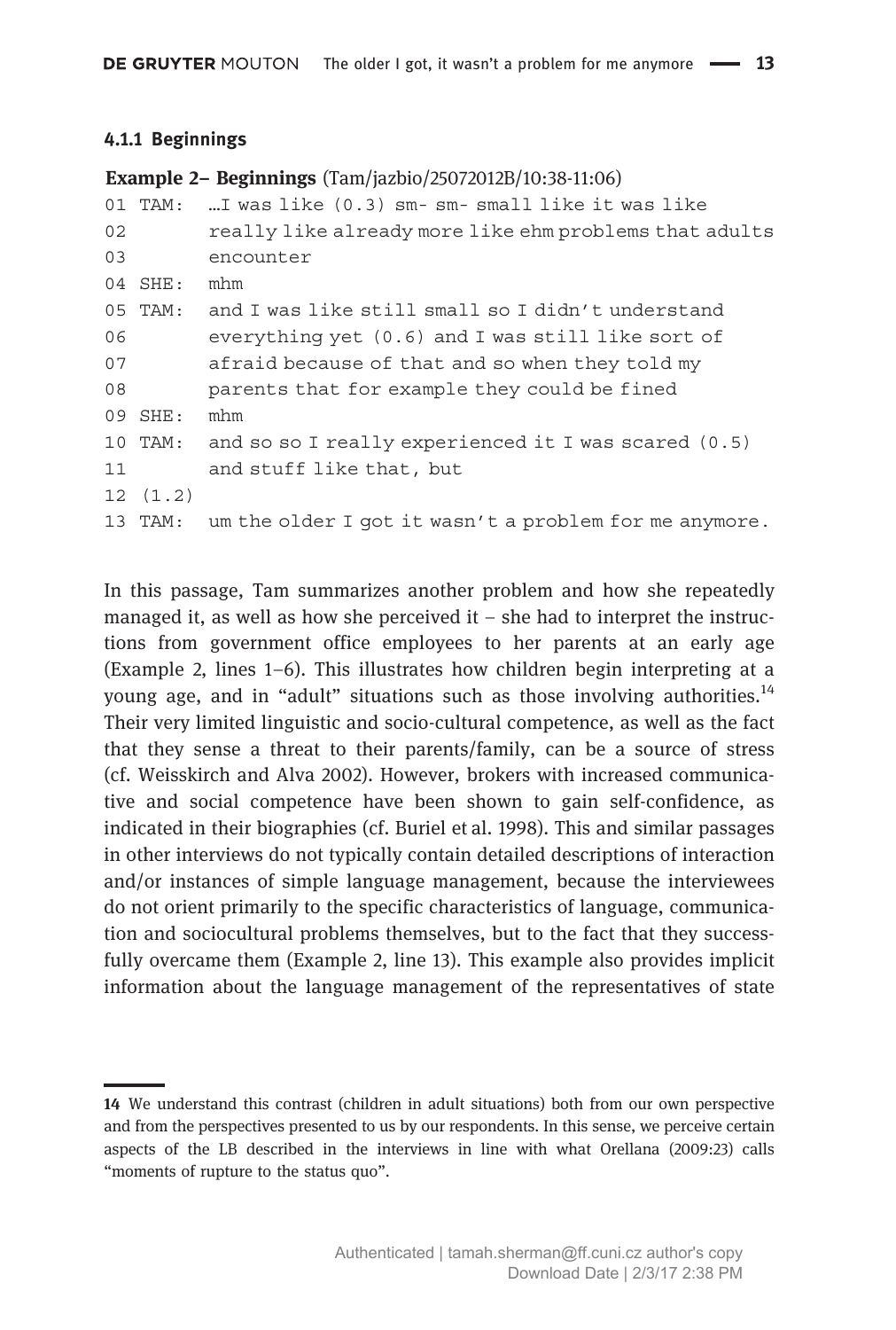institutions and of the parents – this interview and others confirm that both use brokers on a regular basis.

#### 4.1.2 Brokering process, problems and their solutions

```
Example 3– Brokering in parents' shop (Yen/jazbio/25112012/24:48-25:43)
01 SHE: um and how did it happen like that there [was some]
02 YEN: Same School and the Cause of the Cause of the Cause of the Cause of the Cause of the Cause of the Cause
03 Vietnamese]
04 SHE: decision that you'd go to the shop
05 YEN: ehm because Vietnamese children have to um have to
06 help their parents. it's like that yeah.(0.5) a:nd
07 () my aunt made the decision so that I wouldn't be
08 bored at home
09 SHE: ((laughs))
10 YEN: and so I would help also help my parents (0.8) um and
11 actually come into contact even um with adults a:nd
12 even with new people so I would have some socialization
13 and stuff like that. and um even the even for the: even
14 for the Czech so that I would master it (0.6) so this was
15 decided and I went to to see my parents there and I helped
16 them with the goods like unpacking or stocking and stuff
17 like that and even with orders we actually had two um
18 two um Czech em- employees. (0.7) so occasionally when
19 they didn't understand something so so I translated it
20 for them.
```
The point of departure for our consideration of potential problems during the brokering process itself, which are described here, was the assumption (later confirmed) that, as children, the brokers initially lacked sufficient linguistic knowledge (either in Czech, in Vietnamese, or in a combination of both) as well as content-related knowledge concerning situations<sup>15</sup> in which they had to mediate. In other words, the ability to successfully conduct the brokering did

<sup>15</sup> Situations like this can undoubtedly be considered family situations (as we were reminded by one of the anonymous reviewers of this text) in that the child brokers are protecting family interests and helping their parents. But at the same time, they can be understood as "very complex, 'adult-like' situations" (Morales and Hanson 2005: 472), or "adult situations" (Morales and Aguayo 2010: 219), in which the brokers may experience shortcomings in their own linguistic and/or social competence. And as Orellana et al. (2003: 28) observe "The power that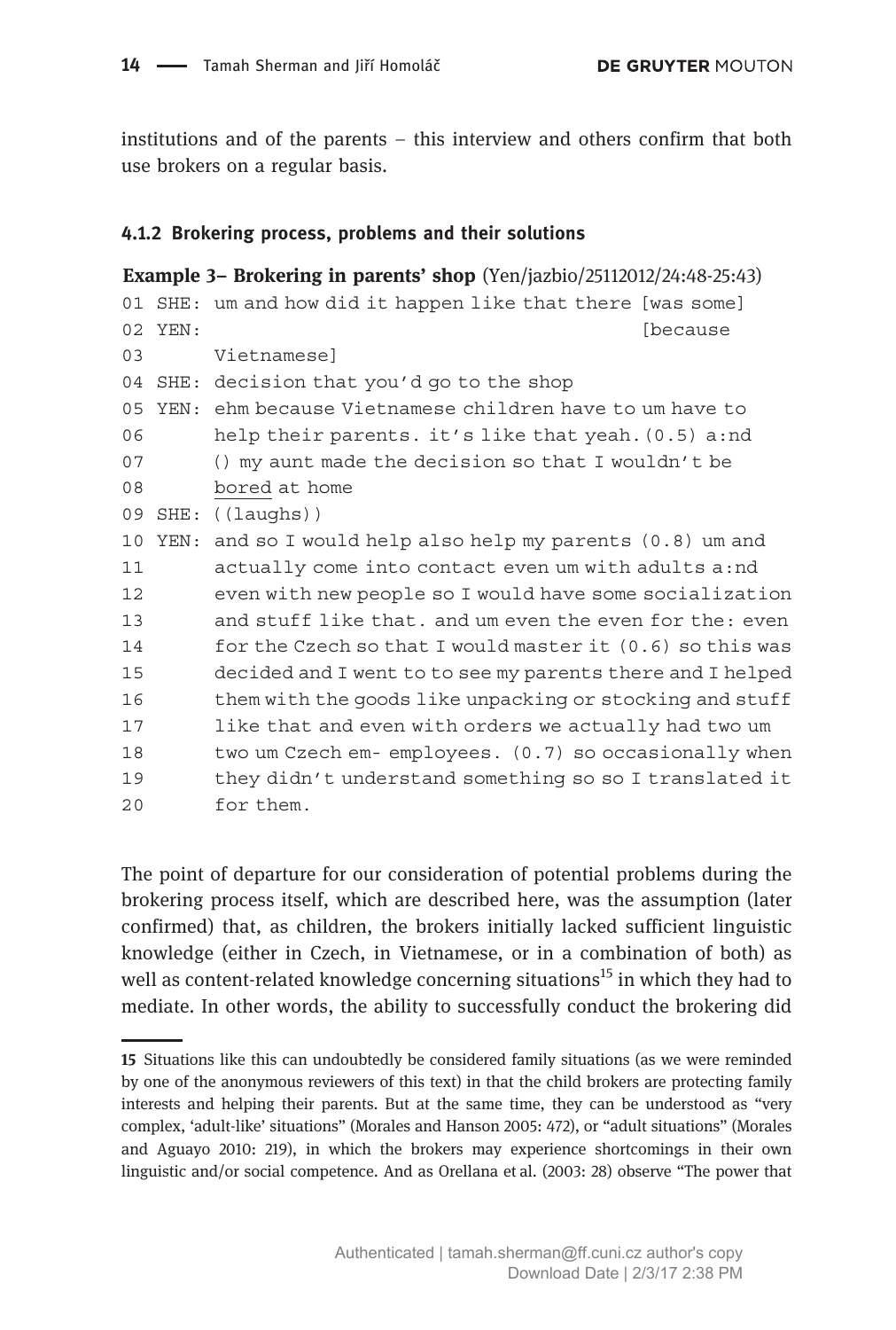not come immediately. Many of the interviewees describe the gradual socialization process which occurred, including multiple incidences of management, during which the children's increased brokering abilities were embedded in their acculturation processes as well as in the expectations placed upon them in the context of their Vietnamese families. The brokering process described by Yen in Example 3 began on the site of her parents' place of business (in Vietnamese families this most typically consists of a small shop selling food or textiles). Her work in the store had multiple functions: it was meant to improve her Czech language as well as social skills (Example 3, lines 10–13), but it was also (and, in fact, primarily) grounded in the shared expectation expressed as "Vietnamese children have to help their parents" (Example 3, lines 2–6). This highlights the legitimacy of LB as one of the many activities that children in immigrant families perform (cf. Orellana 2009). Like in Example 1, the interviewee's parents used her as only as a temporary substitute. Her parents' management of communication in the store was done through employing Czech-speaking adults (Example 3, lines 17–20), with whom they themselves also needed to communicate. This communication constituted some of Yen's initial brokering experiences.

Example 4– Problems and their solutions (Quy/jazbio/13022014B/16:10-17:07)

|    | 01 SHE:   | [well and how did you] how did you                         |
|----|-----------|------------------------------------------------------------|
| 02 |           | solve it, in such a [situation.]                           |
|    | 03 OUY:   | [vea:h]                                                    |
|    | 04 SHE:   | when you perhaps didn't know a word,                       |
|    | 05 OUY:   | hm so I described it somehow, or $(0.4)$ somehow somehow   |
| 06 |           | it worked yeah. sometimes there were some snags.           |
| 07 |           | for example translating (0.1) into Czech wasn't such a     |
| 08 |           | problem. I came up with something, $(0.4)$ uh $(0.1)$ when |
| 09 |           | I didn't know exactly how to say it, but it was a          |
| 10 |           | bigger problem forme to translate back into Vietnamese.    |
| 11 |           | so for example I had to describe a lot to my mom,          |
|    | $12$ SHE: | mhm                                                        |
|    | 13 OUY:   | and stuff like that. [because]                             |
|    | 14 SHE:   | $\lceil m \ln n \rceil$                                    |
|    | 15 OUY:   | at state offices there's a lot of $(0.5)$ there's a lot    |
| 16 |           | of words there that mm like can't be very                  |
|    | 17(1.6)   |                                                            |

children have to access assets for their families is also constrained by the fact that they are children operating in situations that are usually the domain of adults."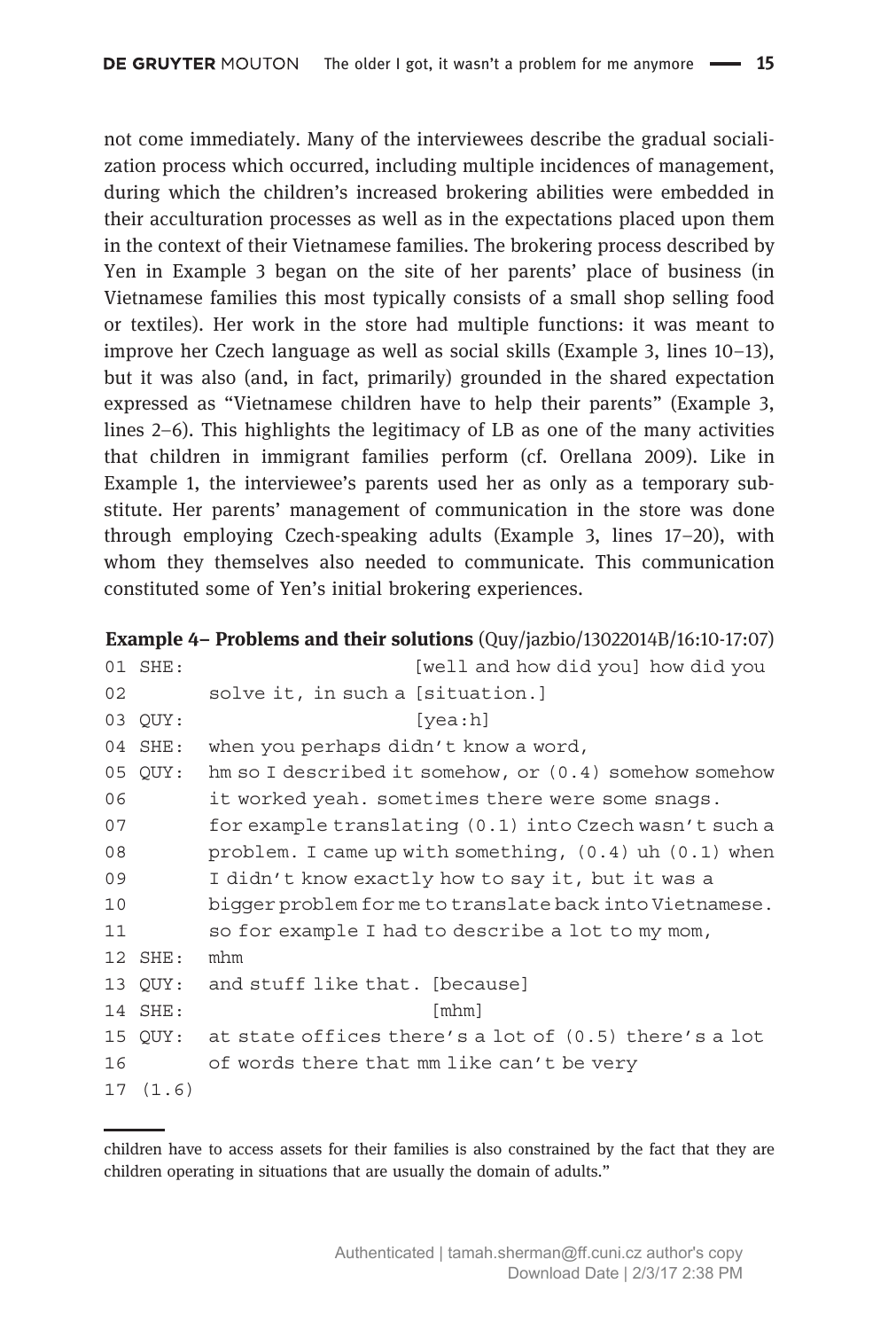```
18 QUY: well translated yeah. (0.2) or I didn't know how to do
19 it.
20 SHE: mhm
21 (0.8)
22 SHE: so y- if you I don't know. (0.2) looked up (0.2) the
23 Vietnamese words somewhere later?
24 QUY: hm I didn't look them up. always when there was some word,
25 (0.2) that I: didn't know exactly how to say in Cz- in
26 Czech, so I (0.3) for example described to my mom how like
27 (0.4) what it was about or stuff like that. (0.3) and my
28 mom understood it somehow. (0.6) but I didn't look it up.
29 I don't remember doing that.
30 (0.6)
31 SHE: mhm
32 QUY: and I never had any like any Czech-Vietnamese
33 dictionary, or anything like that.
```
Problems which occurred during the brokering processes, as mentioned above, were presumed, but the question was that of which specific aspects of these processes had to be managed. Common problems include those described in this example: not understanding administrative terms (Example 4, lines 15–19), and above all difficulties in translating from Czech to Vietnamese (Example 4, lines 9–11). Differences between interviewees were found in their descriptions of the use (or non-use) of language materials in the long-term management of these problems. For example, Quy (Example 4, lines 28–33), even though she was very interested in languages in general and studied a language-based major at university, did not recall such use. More specific descriptions of the tendency to manage this problem through the use of dictionaries, Vietnamese written texts, and other such materials were mentioned more prominently by interviewees who went on to become professional interpreters and mediators and who declared active motivation to maintain and develop their Vietnamese. These tendencies are interconnected with the interviewees' individual positions in the family context, as we will see in the next section.

#### 4.1.3 Sibling differences

One of the defining life experiences for the women we interviewed was their position in the family – whether or not they had siblings, the differences between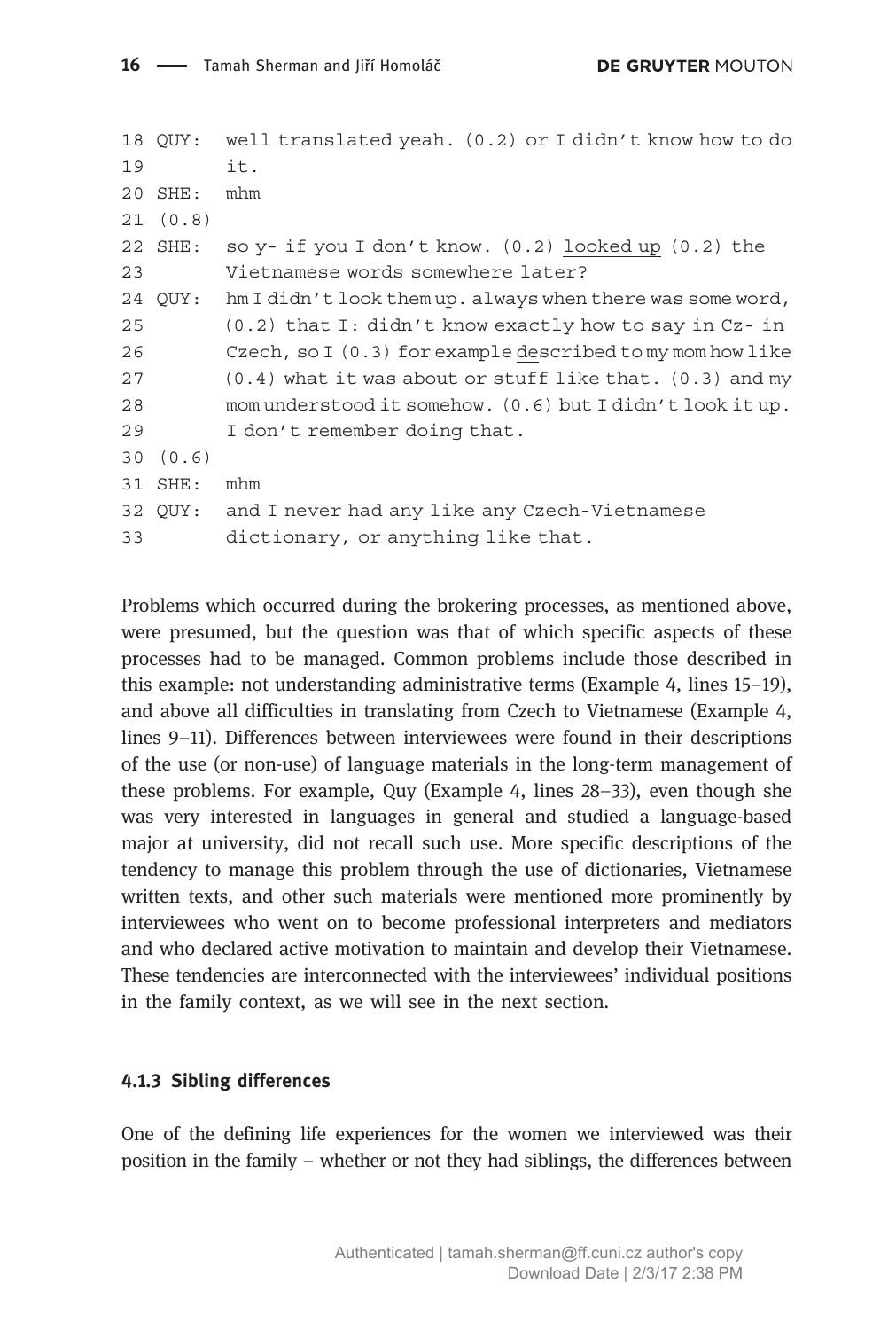their siblings and themselves, the differing language competences between the siblings, both as a point of departure for and as a result of the brokering experience. Indeed, if there are multiple children in a family, LB practices always involve a division of tasks between siblings, and they evolve over time (see Orellana 2009: 52–64). Differences in the tasks required from individual siblings are often connected to their starting positions: their language abilities may differ based on the number of years they spent in school in the host country, ranging from predominant competence in their home country language (older siblings) to predominant competence in the host country language (younger siblings). There may also be displayed differences in personality and interests which makes individuals more or less suited to brokering work. All of these factors typically reflected in the differing accounts of the role of LB in individual overall biographies.

Though all of our interviewees talked about the specific structures of their families, those who had siblings close in age frequently focused on the brokering in connection with differing trajectories of lives, careers and identities. As sibling differences were made relevant by our first interviewees, we decided to interview their siblings as well, when possible. This resulted in interviews with two female sibling pairs. In each case, the older sister was the first in the family to engage in brokering practices (cf. Morales and Hanson 2005; Orellana 2009; Weisskirch 2010), which was presented as playing a more significant perceived role in the later development of her personal and professional life.

#### Example 5a– Sibling differences (Cai/followup/27082013A/31:32-32:36)

|    | 01 CAI: | mm I'm seeing more often (0.5) or (0.3) more often the       |
|----|---------|--------------------------------------------------------------|
| 02 |         | difference between generations. (0.9) a:h even               |
| 03 |         | between our generation the generation of my sister $(0.2)$   |
| 04 |         | a: nd the younger ones. $(0.6)$ that we li: ke um our        |
| 05 |         | generation really adapts (0.5) um is really interested       |
| 06 |         | in the pro-projects in interpreting i:n providing um         |
| 07 |         | services between the two communities (0.4) but whereas       |
| 08 |         | my sister's communi- uh commu- ((laughs)) my sister's        |
| 09 |         | um generation so they're uh really c- career-driven          |
| 10 |         | $(0.5)$ in tha: t they really go after a career $(0.3)$ they |
| 11 |         | already know that they either want to um (0.2) they want     |
| 12 |         | to be scientists they want to do medicine they want to       |
| 13 |         | do something so they go after it they aren't interested      |
| 14 |         | in whether the two communities adapt to one another          |
| 15 |         | (0.3) and somehow understand each other.                     |
| 16 | (3.0)   |                                                              |
|    | 17.77.  | and now when you go to fana guim you ugually goo the         |

17 CAI: and now when you go to Sapa s- um you usually see the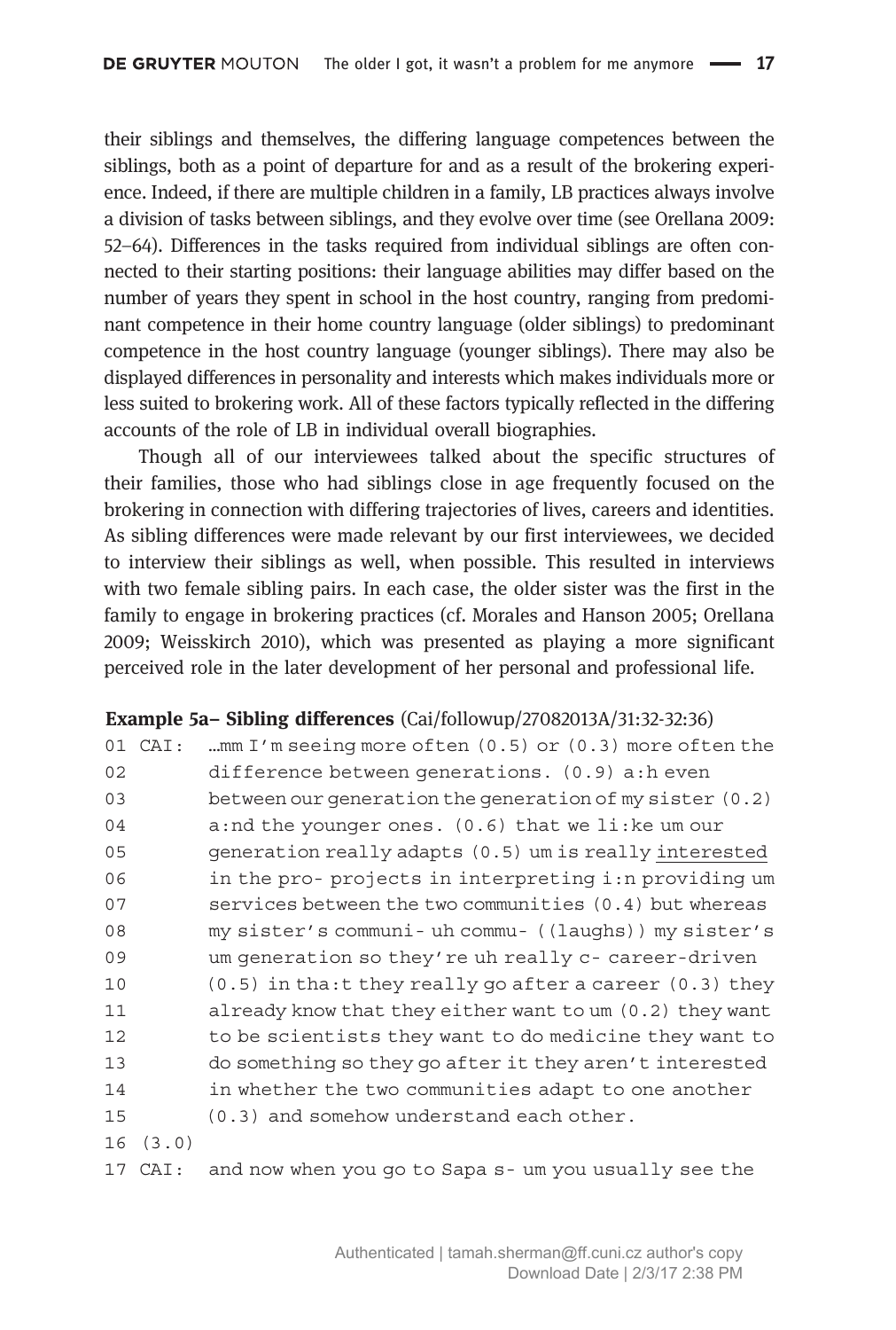**DE GRUYTER MOUTON** 

| 18 | generation my generation (0.4) providing the              |  |
|----|-----------------------------------------------------------|--|
| 19 | interpreting. $(0.2)$ rather than $s - (0.2)$ my sister's |  |

Example 5b– Sibling differences (Cai/followup/27082013A/1:02:03-1:02:15)

01 CAI: I think that sh- my sister will only speak and write a

| bit (0.4) in Vietnamese, but to r- return to the<br>02 |  |
|--------------------------------------------------------|--|
|--------------------------------------------------------|--|

```
03 Vietnamese culture like I did she won't return.
```
Here, Cai summarizes management practices past and present in her description of the role of the brokering in the context of long-term socialization and acculturation processes, comparing the long-term motivations of what she refers to as "generations" (Example 5a, lines  $1-5$ , 9,  $17-19$ ).<sup>16</sup> Her generation often continues in the practice of brokering as adults (Example 5a, lines 4–7), while the younger generation prefers other sorts of careers (Example 5a, lines 7–13), and is thus not likely to develop full literacy in Vietnamese (Example 5b). This example highlights the portrayal of the brokering as a burden lying mainly on older siblings, leading to their experience of it as a responsibility later in their working lives. The older sister, Cai, who was later trained as a professional/cultural interpreter, understands brokering as mediation between two communities. The younger sister, Thu, does not contextualize her own brokering in the same way that Cai does.

#### Example 5c– Sibling differences (Thu/jazbio/28032014A/31:30-32:28)

|    | hm. well a:nd uh (0.2) y- your parents' Cze:ch is         |
|----|-----------------------------------------------------------|
|    | um or $(0.4)$ we've already heard something $(0.5)$       |
|    | about: (0.2) your dad [that]                              |
|    | [hm]                                                      |
|    | 05 SHE: he was able to communicate with the nanny,        |
|    | [when you came]                                           |
|    | [my mom was too]                                          |
|    |                                                           |
|    | my mom was too, but she's afraid (to sa-) to speak, or    |
|    | how should I say it (0.2) she feels she has an            |
|    | accent $(0.3)$ so she's ashamed. $(0.4)$ but I think that |
|    | if she had to she could communicate.                      |
| 06 | 01 SHE:<br>04 THU:<br>07 THU:<br>08 (0.7)<br>09 THU:      |

<sup>16</sup> The age difference between the sisters was four years, but the older sister arrived in the Czech Republic at the age of six and began attending school immediately.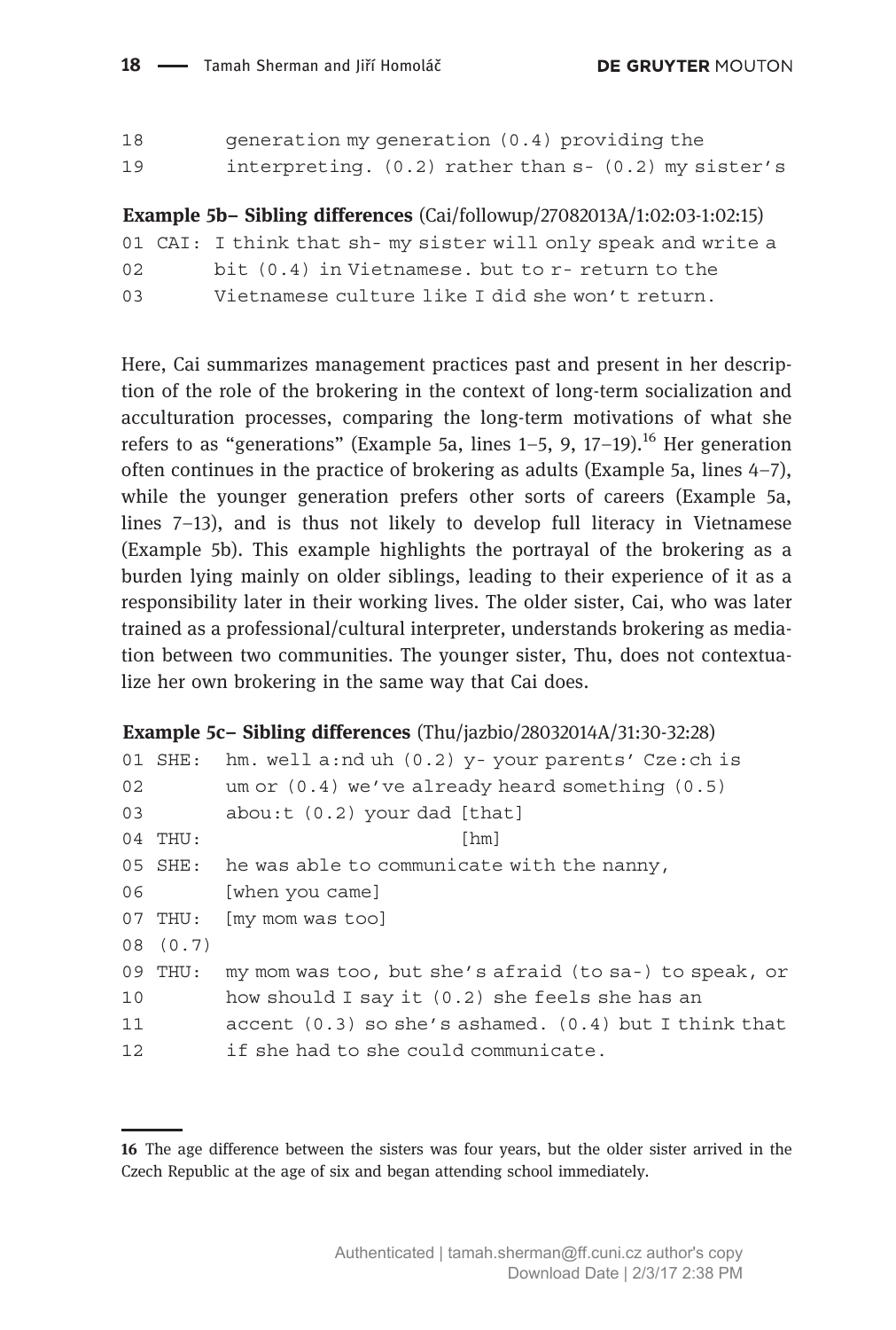|    | 13 SHE: | hm. (0.6) well and did you ever have to interpret          |
|----|---------|------------------------------------------------------------|
| 14 |         | for them?                                                  |
|    | 15 THU: | of course. $(0.3)$ always at the doctor $($ (laughs))      |
| 16 |         | always when we would go to the doctor, so simply           |
| 17 |         | either me or my sister had to go $(0.4)$ because my        |
| 18 |         | mom supposedly wouldn't understand, I actually             |
| 19 |         | think that she wouldn't understand him $((1\text{aughs}))$ |
| 20 |         | but but alright it's my mom, so we go with her.            |
| 21 |         | (0.7) and then sometimes we interpret occasionally,        |
| 22 |         | (0.6) s- I know, that ca-my sister had a part-time         |
| 23 |         | job as an interpreter $(0.3)$ that at government offices   |
| 24 |         | that she went there with Vietnamese people $(0.8)$ and     |
| 25 |         | translated for them there at at the clerk's,               |
|    |         |                                                            |

Though Thu also considers the interpreting for her parents to be a given (Example 5c, lines 15–17), from this example and from other, uncited parts of the interview, it is evident that unlike her sister, for her this activity is merely a service performed for her parents. But she also hinted that this service may not even have been necessary to perform for her mother, saying that her mother was in fact able to speak Czech, and expressing doubt about her mother's alleged low to non-existent communicative competence (Example 5c, lines  $7-12$ ,  $17-19^{17}$ ). This moment was later repeated when she further described the situation when she had to interpret for her father's friend at the dentist's. It is imaginable that in certain situations, she would, in fact, even refuse to interpret (see, e. g. Trickett and Jones 2007 on family conflicts motivated in this way).

According to the older sister, Cai, the younger sister, Thu, and her generation are merely language interpreters, not cultural mediators (Examples 5a and 5b). Cai relates the disengagement of language and culture to her sister's identity: Thu can speak Vietnamese, but will never "return" to the Vietnamese community.<sup>18</sup> This interpretation of differences between siblings was valid for the other sibling pair in our study as well, as was the way in which the younger sister described her relationship to Vietnamese culture (the way of life of the Vietnamese in the Czech Republic and/or in Vietnam), not feeling "touched by

<sup>17</sup> Lines 18–19, in which Thu states, "I actually think she wouldn't understand him", appear to contradict this observation in a formal sense. Yet due to the logical organization of Thu's previous statements in this passage and later on in the interview, we speculate that Thu meant to say "she would understand him", and that what she actually uttered was a slip of the tongue.

<sup>18</sup> For a further examination of the widespread perceived need and subsequent attempt to "return" to one's Vietnamese roots during one's teens and early twenties, see Sherman and Homoláč (2014).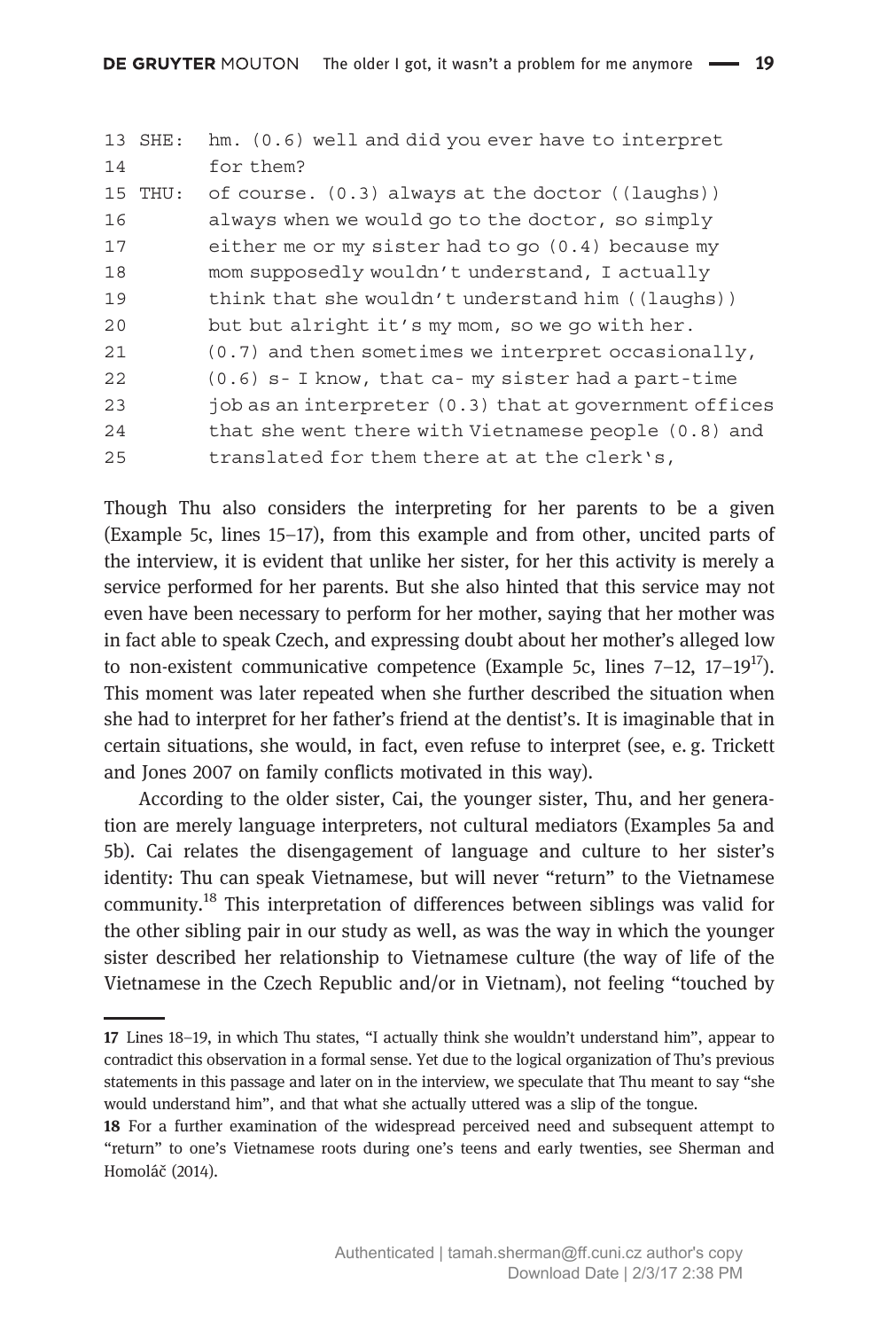it" (Example 5d, lines 1–2), and in fact associating Vietnam with negative experiences related to local cultural norms, in this case gender-related ones (Example 5d, lines 15–20).

```
Example 5d– Sibling differences (Thu/jazbio/28032014A/46:00-46:44)
01 THU: I think I've like been hardly touched by Vietnamese
02 culture. but I think, really very little.
03 SHE: hm.
04 THU: I don't know if it's maybe a problem of the, like the
05 not my generation (0.8) but cl- I know that for example
06 my classmate (0.5) I have one at (0.3)
07 ((university name)), well actually not anymore, he left.
08 SHE: ((laughs))
09 THU: but I still had one at the beginning of the fall term,
10 there was a classmate, also Vietnamese, my [age]
11 SHE: [mhm]
12 THU: and he was for example also (0.2) he loved Vietnam he
13 simply looked forward to every trip to Vietnam.
14 SHE: ((laughs))
15 THU: while as for me, when somebody says Vietnam, I get
16 afraid tha:t my great-aunts will come over and chew
17 my ear off
18 SHE: ((laughs))
19 THU: about how I'll end up an old maid. (0.9) so (0.6) that's
20 a bit of a difference between us.
```
### 4.1.4 Relationships between management of brokering and family language policy

As we have seen in the previous sections, the interviewees' bilingual competence both inspired and was inspired by the management of brokering practices in the individual families, but also to the management of other language, communicative and sociocultural phenomena. To demonstrate these more explicitly, we will further examine the case of the family from Example 5. In it there were three children, the eldest (Cai) born in Vietnam, the second child also born in Vietnam but having arrived in the Czech Republic in infancy, and the youngest born in the Czech Republic (in addition to the younger sister, Thu, mentioned above, there is also a younger brother who was not interviewed, but was described by both of his sisters as openly rejecting the Vietnamese language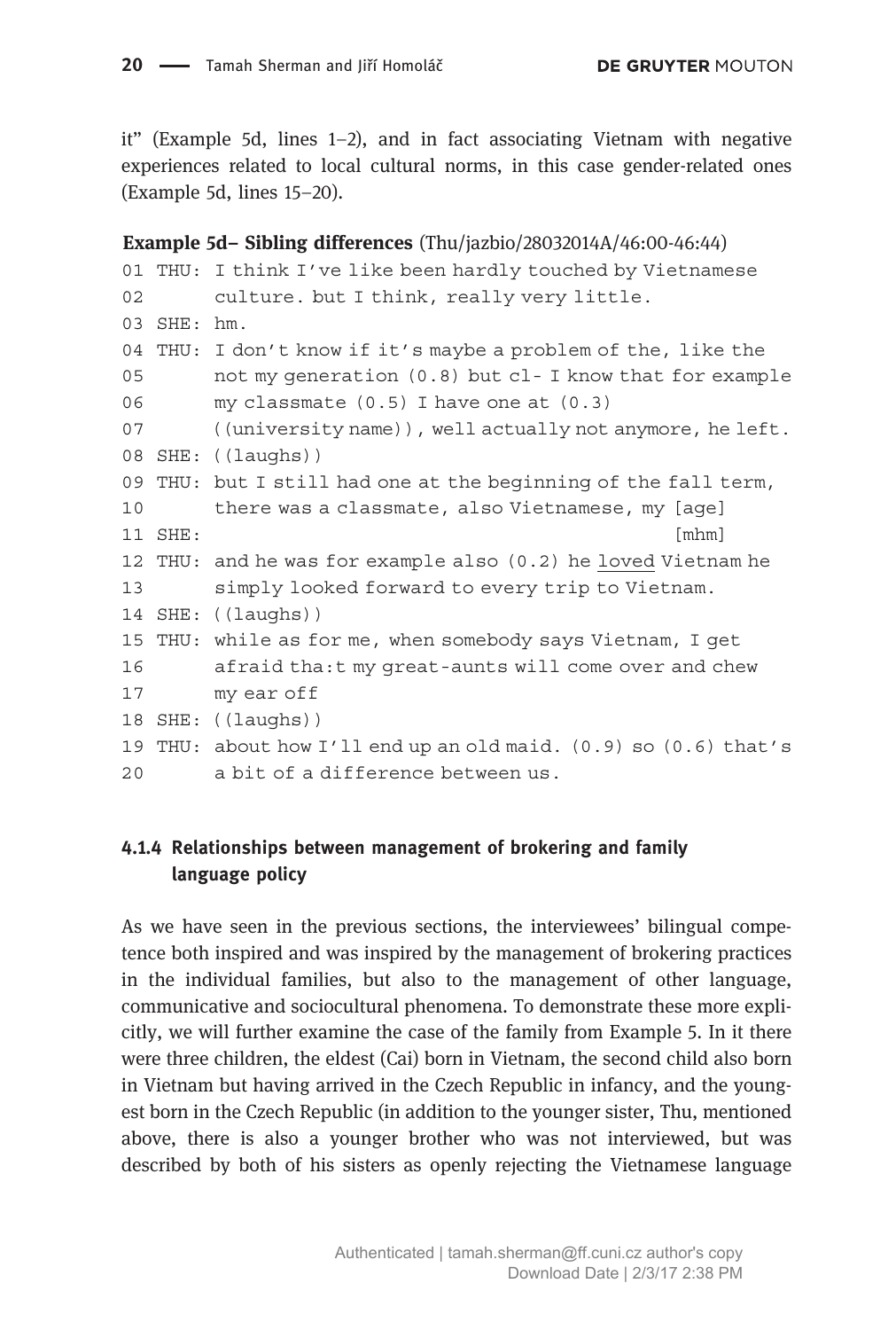and culture). From the interviews with the two daughters, it is possible, using the summaries, to reconstruct a form of management which we will refer to as "family language policy".<sup>19</sup> We understand family language policy as a form of organized language management to which the family members orient, either through their practices, for example, the ban on speaking a certain language at home, or through the way they speak about these practices. It most typically contains observable phases of noting, evaluation and adjustment designs, and in some cases even implementation, often, but not necessarily formulated explicitly.

Descriptions of this family's language policy show that while brokering in itself constitutes management, it can also serve as a stimulus for further management. For example, we found accounts of such further management in situations in which the parent notes that the child has acquired Czech at a sufficient level, such as when the child can speak Czech better than the mother and can then broker for her. During the brokering process, a parent may also note that the child is less competent in Vietnamese than originally expected.

#### Example 6 – Parents' communication management (Cai/followup/27082013A/ 12:15-12:40)

|    |         | 01 CAI: well a:nd $(0.4)$ after some time my dad spoke to us a |
|----|---------|----------------------------------------------------------------|
| 02 |         | lot-when we arrived so my dad spoke Czech a lot (0.4)          |
| 03 |         | he tried                                                       |
|    | 04(1.5) |                                                                |
|    |         | 05 CAI: $a:nd(0.2)$ after some when he saw that we were        |
| 06 |         | speaking, that we were already even                            |
|    | 07(1.0) |                                                                |
|    | 08 CAI: | so-even explaining to our mom that $(0.2)$ it works like       |
| 09 |         | that here and $(0.6)$ not how $($ laughs $)$ she thinks it     |
| 10 |         | works $(0.4)$ so dad also switched back to it-to               |
| 11 |         | Vietnamese.                                                    |
|    |         |                                                                |

<sup>19</sup> In this point, we acknowledge the presence of, yet diverge slightly from, the concept of family language policy which has emerged over the past few years among scholars combining approaches from language policy, language socialization, and literacy studies, with a focus on minority, heritage and endangered languages, including those of immigrants (see King and Fogle 2006; Curdt-Christiansen 2009; Schwartz 2010; King and Wright Fogle 2013). These approaches are different in that they consider language policy as a combination of beliefs, practices and management based on Spolsky (2004), whereas we view it as a type of language management as defined in Section 2.2 above.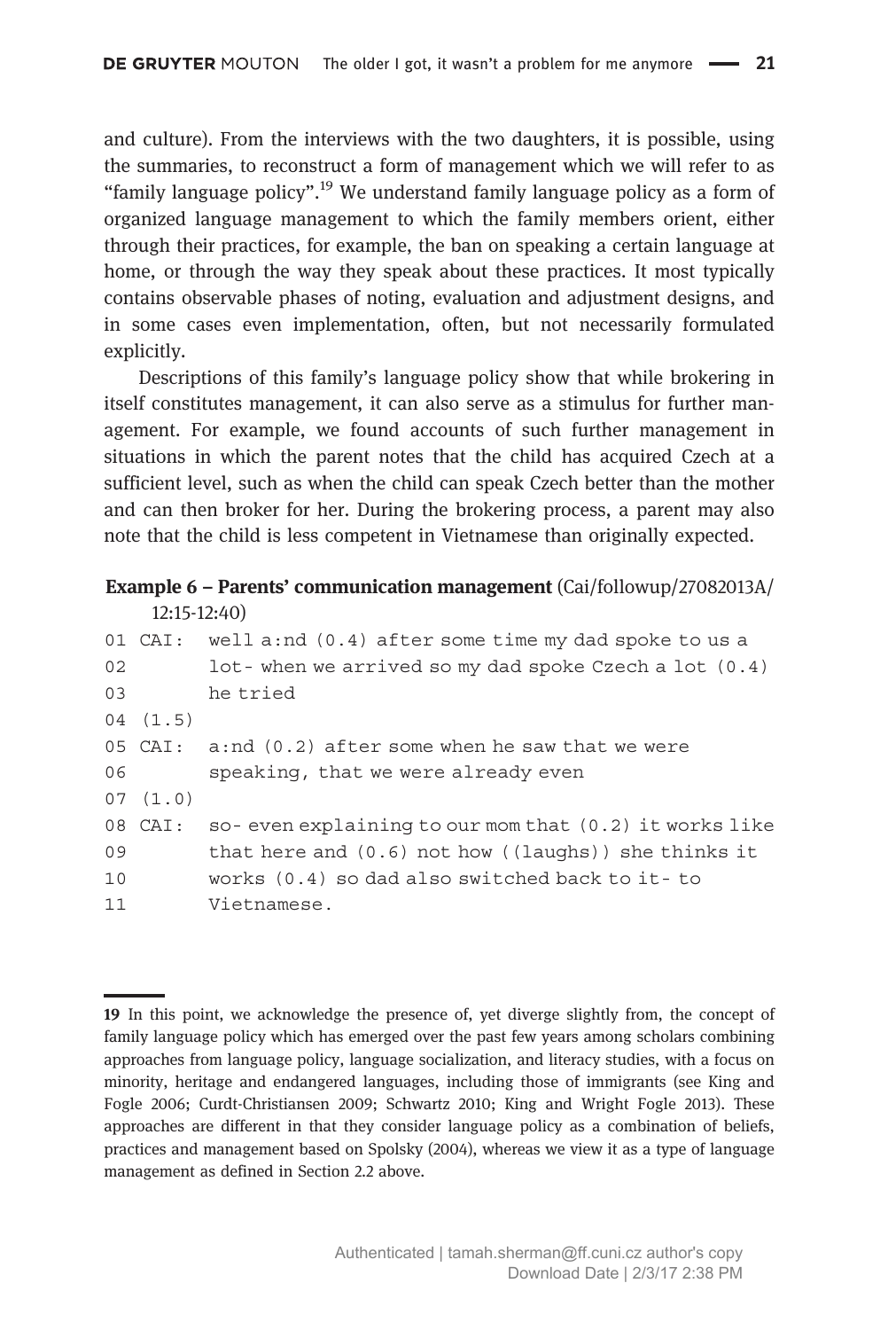This example concerns a chronological point in the prototypical trajectory of the migrating Vietnamese family in the 1990s, which involved following relatives. Cai's father had arrived in the Czech Republic before she and her mother did, and later made a systematic effort to have his children speak Czech. The change in his language choice was, as Cai describes, motivated by instances in which he noted that the children were engaging in brokering. The statement "… explaining to our mom that it works like that here and not how she thinks it works" (Example 6, lines 8–10) demonstrates that this brokering was not merely linguistic, but also cultural, from the very beginning.

Another instance of Czech acquisition for the purpose of brokering then acting as a trigger of further management in the context of family language policy concerns the effects of this policy on the brokers' Vietnamese.

#### Example 7– Declared family policy (Cai/followup/27082013A/10:40-11:04)

```
01 CAI: …she told us she expl- she often explained to us that we
02 were not allowed to lose our roots in ord- in order not to
03 lose our roots we have to learn to speak, (0.2) so to us
04 she wo- wouldn't [learn Czech] (0.3) that we would be her
05 HOM: [mhm mhm]
06 CAI: mediators, (0.3) so we should um speak only Vietname:se
07 (0.4) to her a:nd (0.8) she actually explained it to my
08 dad as well so that- (0.2) da- dad wanted us to be
09 completely Czech
```
The brokers' language problem in this case was the threat of "loss" of Vietnamese or insufficient competence in it (Example 7, lines 1–3), which was managed in Cai's family (and, in fact, in every family whose members we interviewed) through a ban on the use of Czech with and around her parents (who, in some cases, made declared refusals to learn Czech, see Example 7, lines 3–4). In this case, we can observe family language policy described as the result of negotiation between the parents (Example 7, lines 7–9). This was the only case we found in the data actually containing the explicit presentation of the brokers' role ("that we would be her mediators", Example 7, lines 4–6).

# 5 Discussion and concluding remarks

This study has provided an initial exploration into language brokers' descriptions of their brokering practices in the context of the Vietnamese community in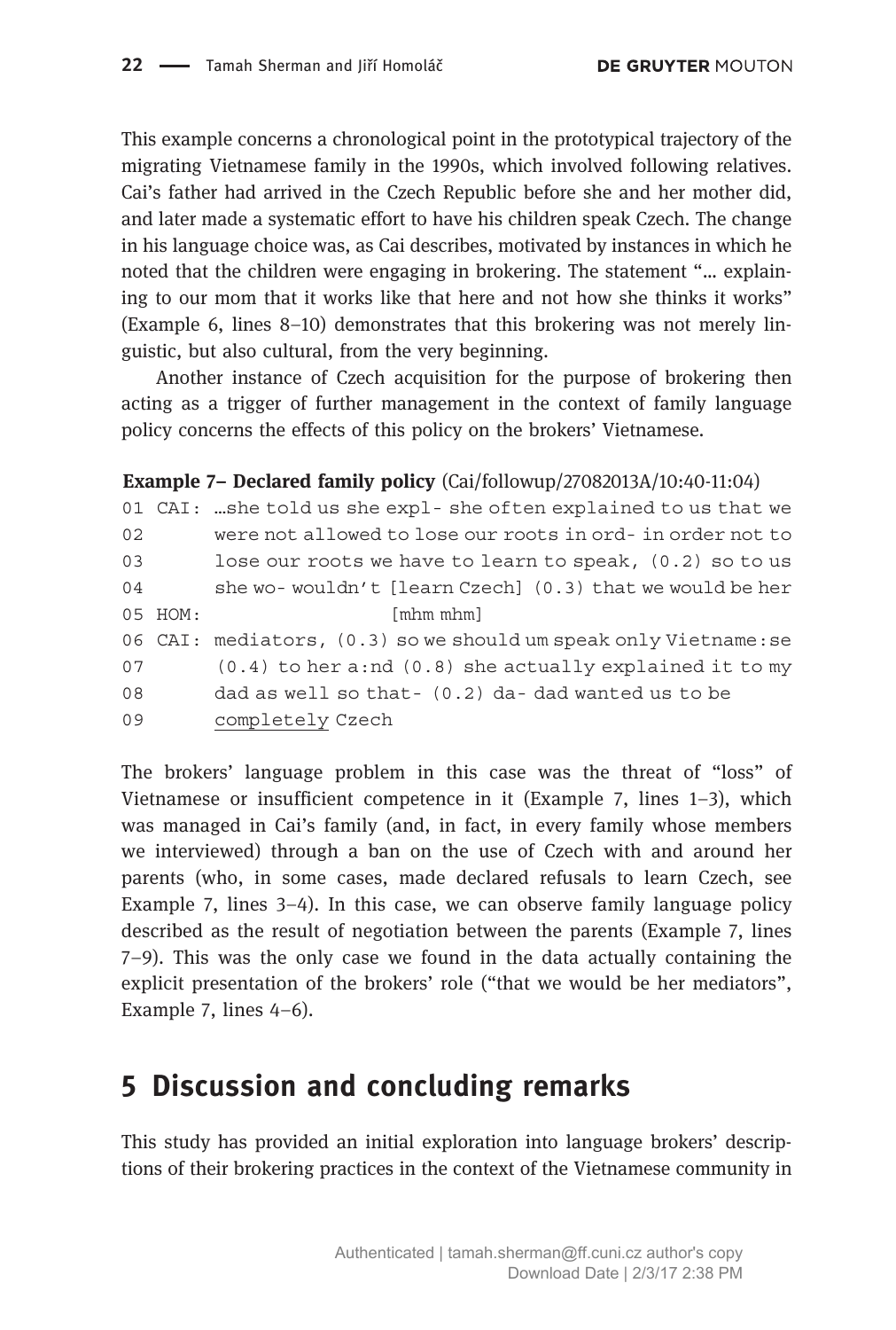the Czech Republic.<sup>20</sup> There are a number of observations, found among multiple interviewees, which form the basis for an understanding of the management processes, corresponding to our first research question:

- 1) The interviewees' initial engagement in brokering practices was at an early age (Examples 1 and 2, confirmed by all interviewees), usually beginning as soon as the children's parents realized that their children's competence in Czech was sufficient to engage in these tasks.
- 2) The range and character of the brokering situations is broad, ranging from interpreting during shopping situations to dealing with state institutions (Examples 1, 3, 4, 5c).
- 3) An essential part of the interviewees' experience was having to interpret in situations for which, initially, they were not sufficiently equipped either socially or linguistically and they encountered numerous difficulties in the brokering process which were often managed ad hoc (Examples 1, 2, 4).
- 4) Cases of families with multiple children help to elucidate the division of brokering work between siblings. The situations of individual siblings differed in terms of how much brokering they were asked to do, the importance they assigned to it in their biographies (all parts of Example 5), the degree to which they viewed brokering as a responsibility or as a personal calling, associated with choice of career direction later in life.
- 5) The management summaries contain only few instances of language management – the management described was rather predominantly communicative (see Example 4, lines 23–27) and sociocultural (see Example 6, lines 7–8). Though we have expertly defined language brokering as such, the specifically linguistic dimension of the brokering may not be the most important one for the brokers themselves (cf. Hall 2004).

As concerns our second research question, the most salient finding was that out of all possible ways of talking about the brokering in the interviews, the interviewees displayed the tendency to talk about it as something that was successfully handled. In all cases, the brokering experience was a highly formative one for the interviewees, which they considered, gradually and in retrospect, to be a normal part of life (cf. Orellana 2009; Cline et al. 2011).<sup>21</sup> Our material thus seems to support the

<sup>20</sup> Interestingly, though, there were phenomena that we did not find in our data. The respondents, for example, did not discuss shortcomings in their own brokering abilities, nor did they express doubt about them (cf. Reynolds and Orellana 2009; Hall and Sham 2007).

<sup>21</sup> "Many translational activities took place within the framework of everyday activities, and were experienced by children as "just normal."" (Orellana 2009: 124)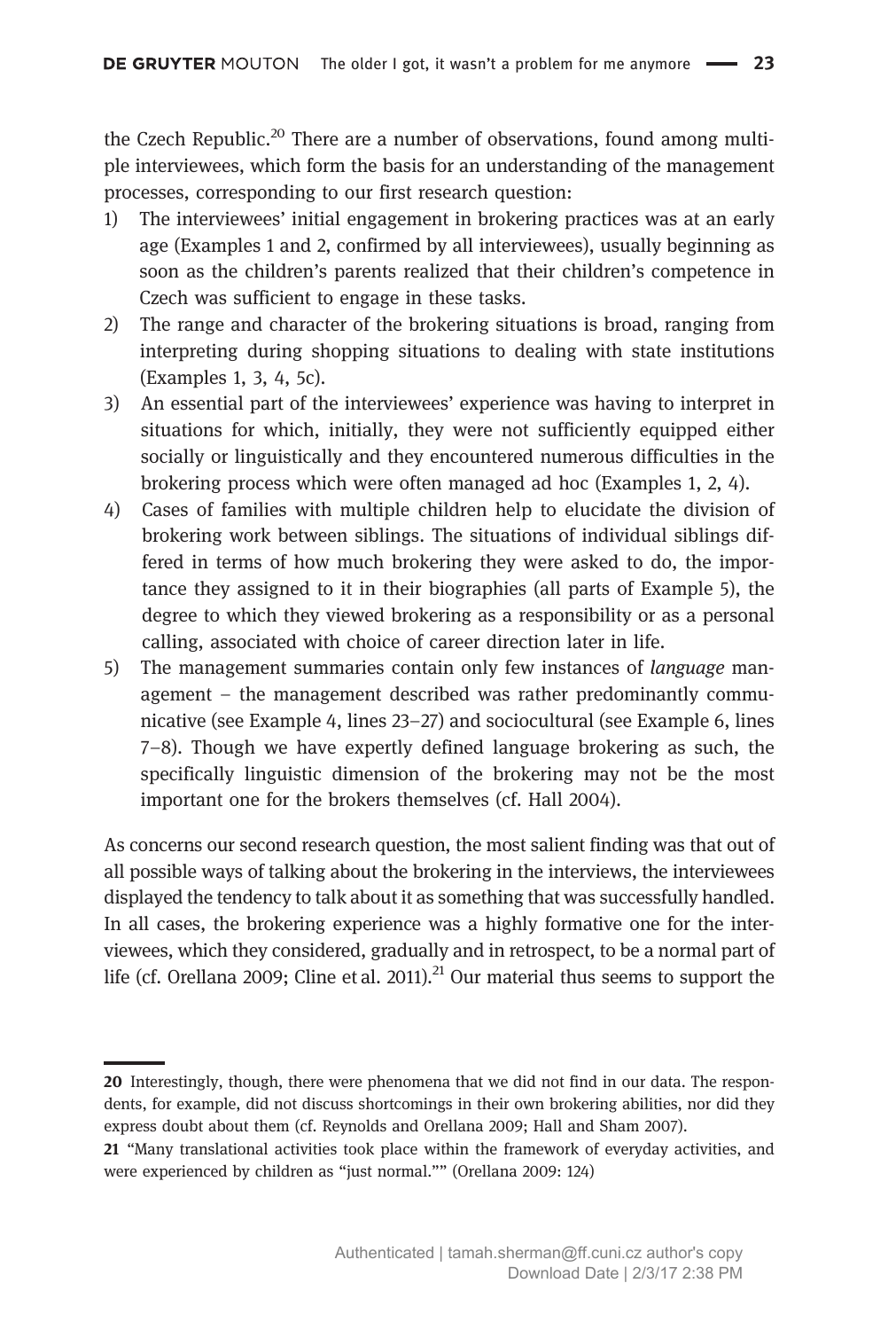observation that the popular image of role reversal between parents and children is not the reality of the brokering experience (cf. Orellana 2009: 123).<sup>22</sup>

We view the interviewees' emphasis on their successful brokering performances and related achievement of bilingual competence as a part of the communicative framing of the research interview, i. e. it was influenced by the researchers' linguistic orientation, as well as by the subjects' own academic and professional profiles. Through differences between interviewees in their later professional orientation, it is possible to partially explain the varying degree of attention devoted to brokering in the context of overall individual language biographies (cf. Orellana 2003, Orellana 2010; Gárcia-Sánchez 2010). Some of the interviewees have gone on to assume the role of "professional integrated/bicultural Vietnamese", e. g. as trained intercultural moderators working in non-profit organizations, and this is reflected in their self-presentation in the interviews.

In these reflections, we find initial answers to our third research question: our material indicates that the life course described above is typically chosen by older siblings who came to the Czech Republic as children and received part of their school education in Vietnam. For younger siblings, LB is merely one of many family activities and does not have a special relationship to their professional and personal identities. These differences between siblings cannot be viewed as mere consequences of birth order, but as one of several ways in which parents actively influence their children's brokering. In addition to often specifically selecting the oldest child as the primary broker, parents, through their own participation in the brokering situations, observe their children's language development in both Vietnamese and Czech, which can serve as an impetus for the establishment of and changes in family language policy such as the choice of language spoken at home (Examples 6 and 7). However, these initial impressions, based on interviews with a limited number of interviewees (and only with sibling pairs from two families), needs to be further examined on the basis of more extensive empirical material.

There are implications of our study for the sociolinguistic analysis of summaries and accounts of language brokering. First, it should explore the phenomenon in relation to the brokers' other activities, both those realized during childhood (for example, in the Vietnamese shops, children do not only translate, but they also help their parents in other ways, such as by working at the cash register) and those realized later, above all the choice of school or profession. It is apparent that

<sup>22</sup> Rather, interviewees tended to defend their parents' non-acquisition of host country language, citing disadvantages such as later age of immigration and lack to time to study due to work obligations. On similar behavior cf. Guan et al. (2016), in which two Asian-American respondents also defended their parents in this way.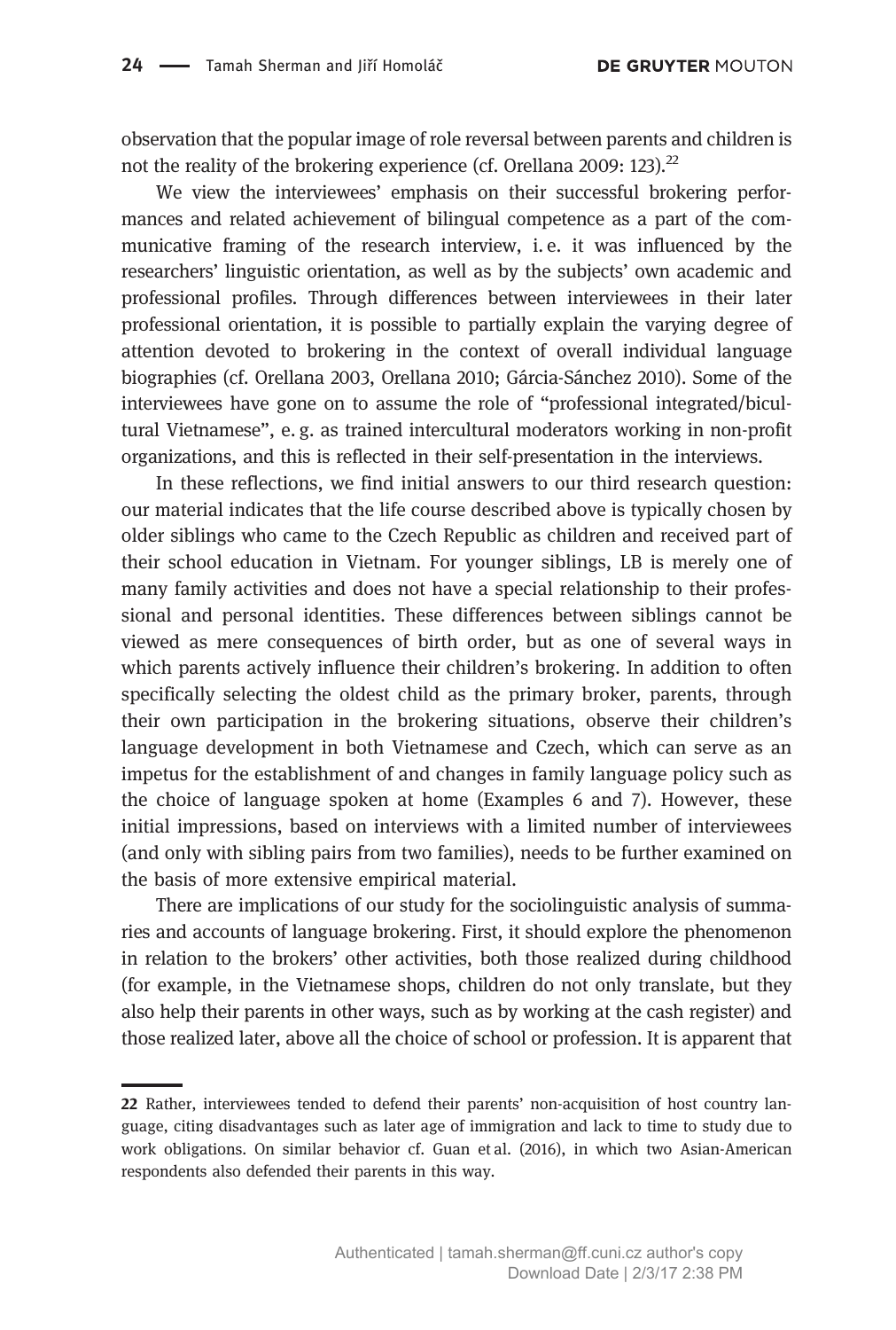LB and these activities mutually influence one another: brokers' activities influence their linguistic competence, and interpreting during childhood can serve as an inspiration for a professional career. Second, the sociolinguistic analysis of language brokering should devote attention to the activities, approaches and attitudes of all participants in the specific cases of brokering (e. g. parents, teachers, public officials), who enter into the interaction with specific expectations and communicative goals.<sup>23</sup> Such a perspective enables us to better understand the dynamics of the relationships between the simple and organized management performed by members of transnational communities (above all the position of LB in the family's overall language policy), as well as by representatives of institutions (e. g. schools or health care institutions) which come into contact with them.

Funding: Czech Science Foundation (Grant Number: GA14-02509S)

# Transcription conventions

| the onset and ending of simultaneous talk of two speakers (overlap) |
|---------------------------------------------------------------------|
| rising intonation                                                   |
| falling intonation                                                  |
| slightly rising or rising-falling intonation                        |
| lengthening of the preceding sound                                  |
| pause measured in seconds                                           |
| unintelligible portion of the transcript                            |
| presumed, but not completely intelligible expression                |
| comment by the transcriber                                          |
| sudden interruption of the word or construction                     |
| strong emphasis on a syllable or word                               |
| omitted portion of the transcript                                   |
|                                                                     |

# References

- Bauer, Elaine. 2010. Language brokering: Practicing active citizenship. mediAzioni 10. http://mediAzioni.sitlec.unibo.it (accessed 21 February 2015).
- Bolden, Galina B. 2012. Across languages and cultures: Brokering problems of understanding in conversational repair. Language in Society 41(1). 97–121.

<sup>23</sup> For example, parents can ask a small child to translate something in order to check his language knowledge, or a teacher or public official can decide whether or not to use the services of a child broker in the given context.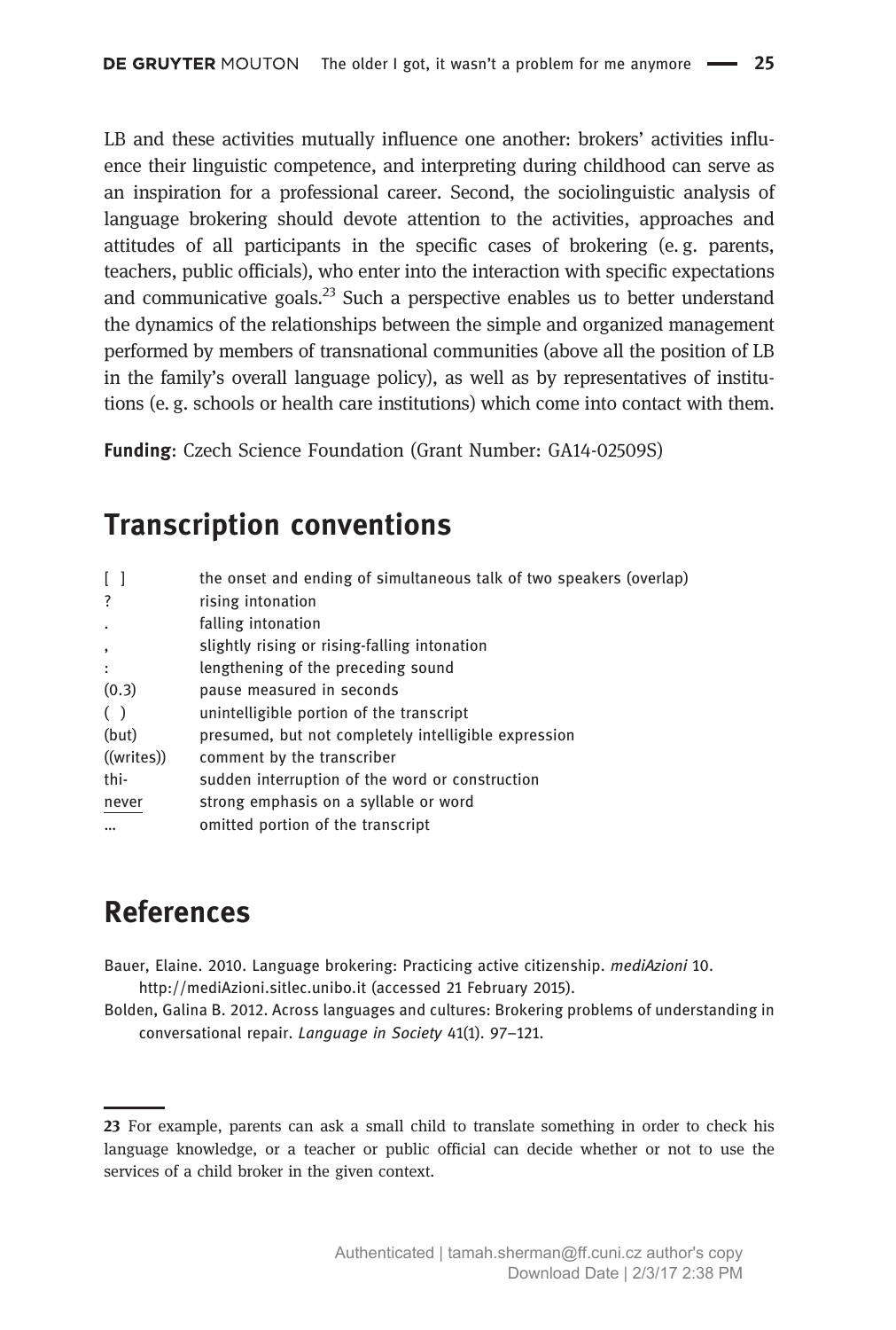- Bucaria, Chiara & Linda Rossato. 2010. Former child language brokers: preliminary observations on practice, attitudes and relational aspects. mediAzioni 10. http://mediAzioni.sitlec. unibo.it (accessed 21 February 2015).
- Buriel, Raymond, William Perez, Terri L. DeMent, David V. Chavez & Virginia R. Moran. 1998. The relationship of language brokering to academic performance, biculturalism, and self-efficacy among Latino adolescents. Hispanic Journal of Behavioral Sciences 20(3). 283–297.
- Cline, Tony, Guida de Abreu, Lindsay O'Dell & Sarah Crafter. 2010. Recent research on child language brokering in the United Kingdom. mediAzioni 10. http://mediAzioni.sitlec.unibo. it (accessed 21 February 2015).
- Cline, Tony, Sarah Crafter, Lindsay O'Dell & Guida de Abreu. 2011. Young people's representations of language brokering. Journal of Multilingual and Multicultural Development 32(3). 207–220.
- Corona, Rosalie, Lillian F. Stevens, Raquel W. Halfond, Carla M. Shaffer, Kathryn Reid-Quiñones & Tanya Gonzales. 2012. A qualitative analysis of what Latino parents and adolescents think and feel about language brokering. Journal of Child Family Studies 21(5). 788–798.
- Curdt-Christiansen, Xiao Lan. 2009. Invisible and visible language planning: Ideological factors in the family language policy of Chinese immigrant families in Quebec. Language Policy 8(4). 351–375.
- Degener, Janna L. 2010. "Sometimes my mother does not understand, then I need to translate". Child and youth language brokering in Berlin-Neukölln (Germany). mediAzioni 10. http://mediAzioni.sitlec.unibo.it (accessed 21 February 2015).
- Del Torto, Lisa M. 2008. Once a broker, always a broker: Non-professional interpreting as identity accomplishment in multigenerational Italian-English bilingual family interaction. Multilingua 27(1–2). 77–97.
- Del Torto, Lisa M. 2010. Child language brokers all grown up: Interpreting in multigenerational Italian-Canadian family interaction. mediAzioni 10, http://mediazioni.sitlec.unibo.it (accessed 30 December 2015).
- Dorner, Lisa M., Marjorie F. Orellana & Rosa Jiménez. 2008. "It's one of those things that you do to help the family": Language brokering and the development of immigrant adolescents. Journal of Adolescent Research 23. 515–543.
- Franceschini, Rita & Johanna Miecznikowski (eds.). 2004. Leben mit mehreren Sprachen-Vivre avec plusieurs langues. Sprachbiographien. Biographies langagiéres. Bern: Peter Lang.
- García-Sánchez, Inmaculada M. 2010. (Re)shaping practices in translation: How Moroccan immigrant children and families navigate continuity and change. *mediAzioni* 10. http://mediAzioni.sitlec.unibo.it (accessed 21 February 2015).
- García-Sánchez, Inmaculada M., Marjorie F. Orellana & Megan Hopkins. 2011. Facilitating intercultural communication in parent-teacher conferences: Lessons from child translators. Multicultural Perspectives 13(3). 148–154.
- Guan, Shu-Sha Angie, Afaf Nash & Marjorie F. Orellana. 2016. Cultural and social processes of language brokering among Arab, Asian, and Latin immigrants. Journal of Multilingual and Multicultural Development 37(2). 150–166.
- Guske, Iris. 2010. Familial and institutional dependence on bilingual and bi-cultural go-betweens – effects on minority children. mediAzioni 10. http://mediAzioni.sitlec.unibo. it (accessed 21 February 2015).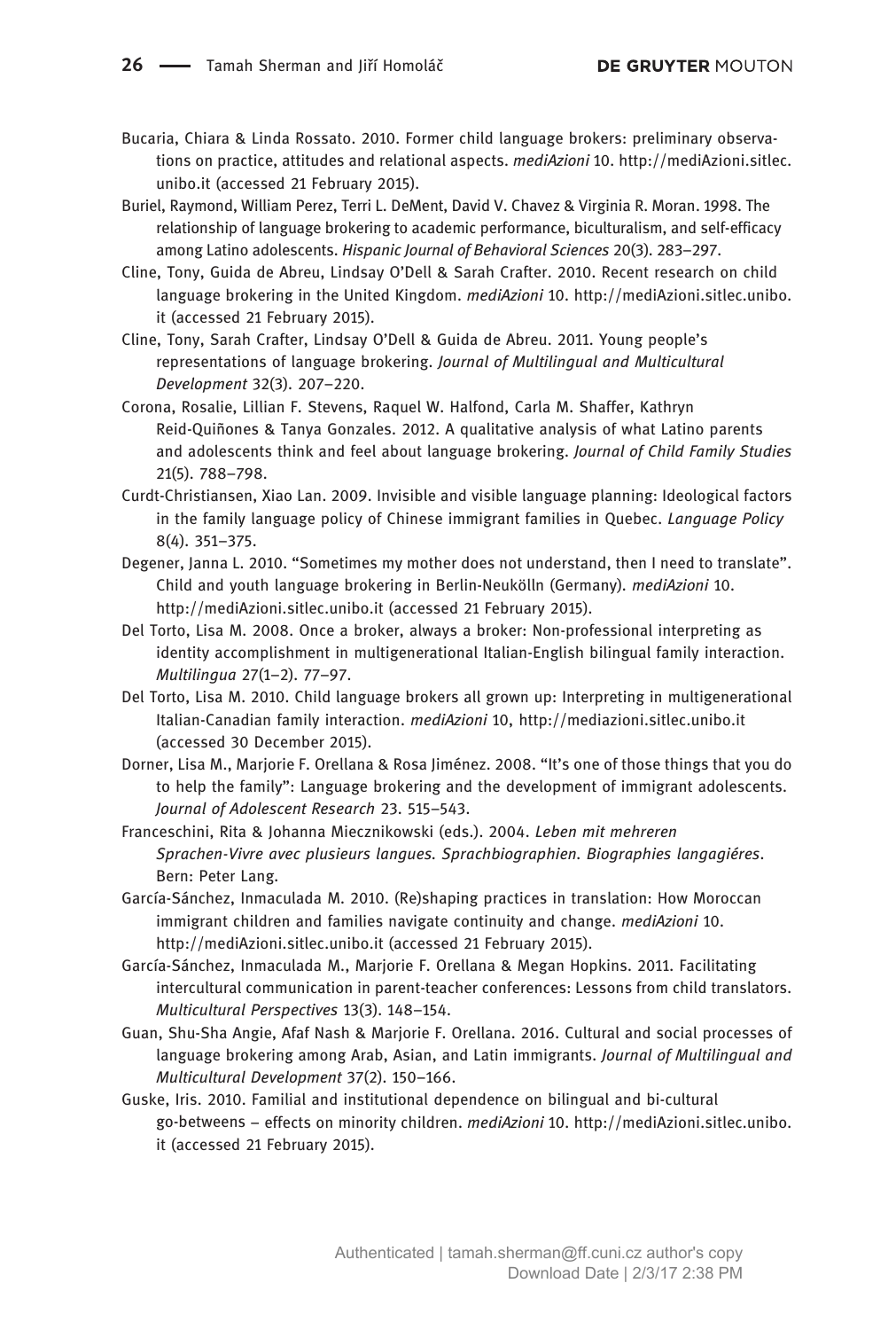- Hall, Nigel. 2004. The child in the middle: Agency and diplomacy in language brokering events. In Gyde Hansen, Kirsten Malmkjær & Daniel Gile (eds.) Claims, changes and challenges in translation studies, 285–296. Amsterdam: John Benjamins.
- Hall, Nigel & Frédérique Guéry. 2010. Child Language Brokering: Some considerations. mediAzioni 10. http://mediAzioni.sitlec.unibo.it (accessed 21 February 2015).
- Hall, Nigel & Anne Robinson. 1999. The language brokering behaviour of young children in families of Pakistani heritage. http://www.esri. mmu.ac.uk/resprojects/brokering/articles. php (accessed 22 February 2015).
- Hall, Nigel & Sylvia Sham. 2007. Language brokering as young people's work: Evidence from Chinese adolescents in England. Language and Education 21(1). 16–30.
- Hollway, Wendy & Tony Jefferson. 2012. Doing qualitative research differently: A psychosocial approach, 2nd ed. London: Sage.
- Jones, Curtis J. & Edison J. Trickett. 2005. Immigrant adolescents behaving as culture brokers: A study of families from the former Soviet Union. Journal of Social Psychology 145(4). 405–427.
- Kam, Jennifer A. & Vanja Lazarevic. 2014. Communicating for one's family: An interdisciplinary review of language and cultural brokering in immigrant families. Communication Yearbook 38. 3–38.
- King, Kendall A. & Lyn Fogle. 2006. Bilingual parenting as good parenting: Parents' perspectives on family language policy for additive bilingualism. International Journal of Bilingual Education and Bilingualism 9(6). 695–712.
- King, Kendall A. & Lyn Wright Fogle. 2013. Family language policy and bilingual parenting. Language Teaching 46(2). 172–194.
- König, Katharina. 2014. Spracheinstellungen und Identitätskonstruktion. Eine gesprächsanalytische Untersuchung sprachbiographischer Interviews mit Deutsch-Vietnamesen. Berlin: de Gruyter.
- Lanstyák, István. 2014. On the process of language problem management. Slovo a slovesnost 75(4). 325–351.
- Martinez, Charles R., Jr., Heather H. McClure & J. Mark Eddy. 2009. Language brokering contexts and behavioral and emotional adjustment among Latino parents and adolescents. The Journal of Early Adolescence 29(1). 71–98.
- McQuillan, Jeff & Lucy Tse. 1995. Child language brokering in linguistic minority communities: Effects on cultural interaction, cognition, and literacy. Language and Education 9(3). 195–215.
- Meyer, Bernd, Birte Pawlack & Ortrun Kliche. 2010. Family interpreters in hospitals: Good reasons for bad practice? mediAzioni 10. http://mediAzioni.sitlec.unibo.it (accessed 21 February 2015).
- Morales, Alejandro & David Aguayo. 2010. Parents and children talk about their language brokering experiences: A case of a Mexican immigrant family. mediAzioni 10. http://mediAzioni.sitlec.unibo.it (accessed 21 February 2015).
- Morales, Alejandro & William E. Hanson. 2005. Language brokering: An integrative review of the literature. Hispanic Journal of Behavioral Sciences 27(4). 471–503.
- Nekvapil, Jiří. 2001. From the biographical narratives of Czech Germans: Language biographies in the family of Mr. and Mrs. S. Journal of Asian Pacific Communication 11(1). 77–99.
- Nekvapil, Jiří. 2003. Language biographies and the analysis of language situations: on the life of the German community in the Czech Republic. International Journal of the Sociology of Language 162. 63–83.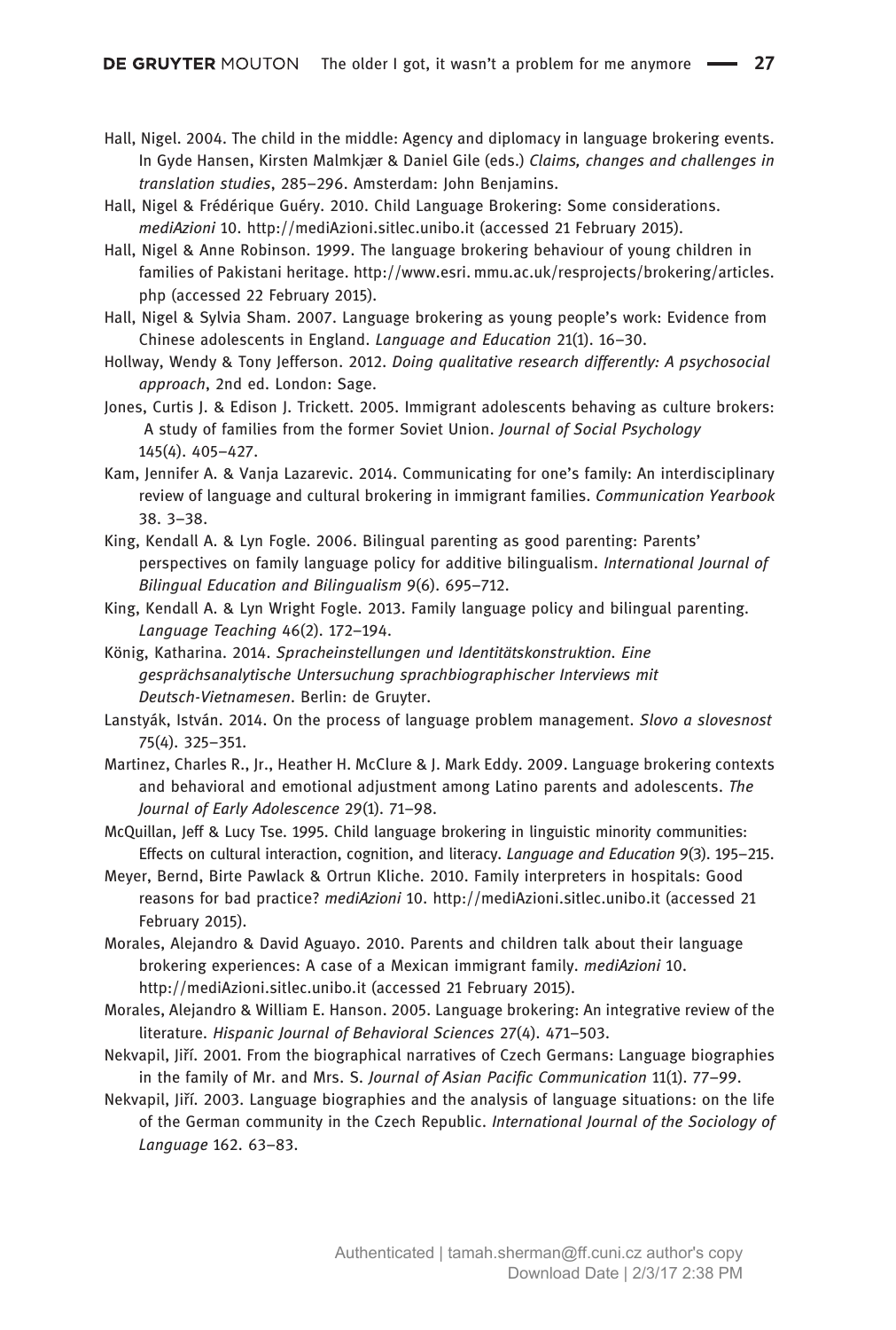- Nekvapil, Jiří. 2004. Language biographies and management summaries. In Hidehiro Muraoka (ed.), Language management in contact situations, III, Report on the research projects 104, 9–33. Chiba: Chiba University, Gradual School of Social Sciences and Humanities.
- Nekvapil, Jiří. 2006. From language planning to language management. Sociolinguistica 20, 92–104.
- Nekvapil, Jiří. 2012. Some thoughts on "noting" in Language Management Theory and beyond. Journal of Asian Pacific Communication 22(2). 160–173.
- Nekvapil, Jiří & Tamah Sherman. 2013. Language ideologies and linguistic practices: The case of multinational companies in Central Europe. In Erzsébet Barát, Patrick Studer & Jiří Nekvapil (eds.), Ideological conceptualizations of language: Discourses of linguistic diversity, 85–117. Frankfurt am Main: Peter Lang.
- Nekvapil, Jiří & Tamah Sherman. 2015. An introduction: Language Management Theory in Language Policy and Planning. International Journal of the Sociology of Language 232. 1–12.
- Neustupný Jiří V. & Jiří Nekvapil. 2003. Language management in the Czech Republic. Current Issues in Language Planning 4(3–4). 181–366.
- Orellana, Marjorie F. 2003. Responsibilities of children in Latino immigrant homes. New Directions for Youth Development 100. 25–39.
- Orellana, Marjorie F. 2009. Translating childhoods: Immigrant youth, language, and culture. New Brunswick, New Jersey: Rutgers University Press.
- Orellana, Marjorie F. 2010. From here to there: On the process of an ethnography of language brokering. mediAzioni 10. http://mediAzioni.sitlec.unibo.it (accessed 26 January 2016).
- Orellana, Marjorie F., Lisa Dorner & Lucila Pulido. 2003. Accessing assets: Immigrant youth's work as family translators or "para-phrasers". Social Problems 50(5). 505–524.
- Orellana, Marjorie F. & Shu-Sha Angie Guan. 2015. Child language brokering. In Carola Suárez-Orozco, Mona M. Abo-Zena and Amy K. Marks (eds.), Transitions: The development of children of immigrants, 184–200. New York, London: New York University Press.
- Pavlenko, Aneta. 2007. Autobiographic narratives as data in applied linguistics. Applied Linguistics 28(2). 163–188.
- Phoenix, Ann & Julia Brannen. 2014. Researching family practices in everyday life: methodological reflections from two studies. International Journal of Social Research Methodology 17(1). 11–26.
- Reynolds, Jennifer F. & Marjorie F. Orellana. 2009. New immigrant youth interpreting in white public space. American Anthropologist 111(2). 211–223.
- Reynolds, Jennifer F. & Marjorie F. Orellana. 2015. Translanguaging within enactments of quotidian interpreter-mediated interactions. Journal of Linguistic Anthropology 24(3). 315–338.
- Sherman, Tamah & Jiří Homoláč. 2014. Management summaries and the follow-up interview in language biography research. Slovo a slovesnost 75(4). 294–324.
- Schwartz, Mila. 2010. Family language policy: Core issues of an emerging field. Applied Linguistics Review 1(1). 171–192.
- Spolsky, Bernard. 2004. Language policy. Cambridge: Cambridge University Press.
- Trickett, Edison J. & Curtis J. Jones. 2007. Adolescent culture brokering and family functioning: A study of families from Vietnam. Cultural Diversity and Ethnic Minority Psychology 13(2). 143–150.